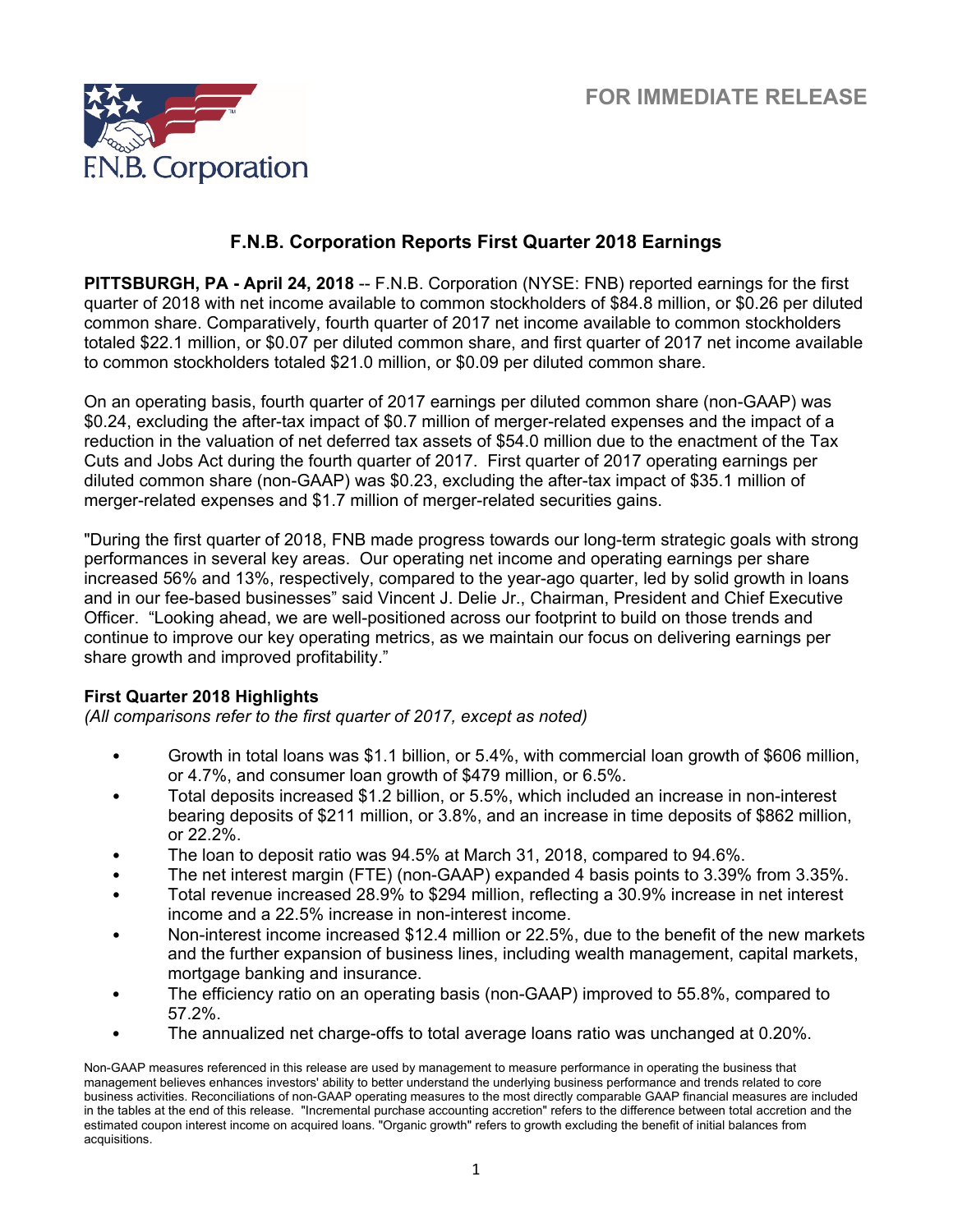| <b>Quarterly Results Summary</b>                                                                                                                                                                                                                                      | 1Q18 |         |    | 4Q17       |     | 1Q17    |
|-----------------------------------------------------------------------------------------------------------------------------------------------------------------------------------------------------------------------------------------------------------------------|------|---------|----|------------|-----|---------|
| <b>Reported results</b>                                                                                                                                                                                                                                               |      |         |    |            |     |         |
| Net income available to common stockholders (millions)                                                                                                                                                                                                                | \$   | 84.8    | S  | 22.1       | S   | 21.0    |
| Net income per diluted common share                                                                                                                                                                                                                                   |      | 0.26    | \$ | 0.07       | \$  | 0.09    |
| Book value per common share (period-end)                                                                                                                                                                                                                              | \$   | 13.37   | \$ | 13.30      | \$  | 13.16   |
| <b>Operating results (non-GAAP)</b>                                                                                                                                                                                                                                   |      |         |    |            |     |         |
| Operating net income available to common stockholders (millions)                                                                                                                                                                                                      | \$   | 84.8    | \$ | 76.8       | \$. | 54.4    |
| Operating net income per diluted common share                                                                                                                                                                                                                         | S    | 0.26    | \$ | 0.24       | \$  | 0.23    |
| Tangible common equity to tangible assets (period-end)                                                                                                                                                                                                                |      | 6.78%   |    | 6.74%      |     | 6.80%   |
| Tangible book value per common share (period-end)                                                                                                                                                                                                                     | \$   | 6.14    | S. | 6.06       | -\$ | 5.86    |
| Average Diluted Common Shares Outstanding (thousands)                                                                                                                                                                                                                 |      | 325,767 |    | 325,229    |     | 239,262 |
| Significant items influencing earnings <sup>1</sup> (millions)                                                                                                                                                                                                        |      |         |    |            |     |         |
| Pre-tax merger-related expenses                                                                                                                                                                                                                                       |      |         |    | $(1.1)$ \$ |     | (52.7)  |
| After-tax impact of merger-related expenses                                                                                                                                                                                                                           |      |         |    | $(0.7)$ \$ |     | (35.1)  |
| Reduction in valuation of deferred tax assets <sup>2</sup>                                                                                                                                                                                                            |      |         |    | (54.0)     | - 5 |         |
| Pre-tax merger-related net securities gains                                                                                                                                                                                                                           |      |         |    |            | \$. | 2.6     |
| After-tax impact of net merger-related securities gains                                                                                                                                                                                                               |      |         |    |            |     | 1.7     |
| $(1)$ Favorable (unfavorable) impact on earnings; <sup>(2)</sup> Changes in the valuation of deferred tax assets are considered reasonable<br>estimates as of December 31, 2017. As a result, the amounts could be adjusted during the measurement period, which will |      |         |    |            |     |         |

end in December 2018.

## **First Quarter 2018 Results - Comparison to First Quarter 2017**

Net interest income totaled \$226.1 million, increasing \$53.4 million, or 30.9%, reflecting average earning asset growth of \$6.1 billion, or 28.4%, due to the benefit of acquired balances and organic growth. The net interest margin (FTE) (non-GAAP) expanded 4 basis points to 3.39% and included \$1.8 million of higher incremental purchase accounting accretion and \$0.7 million of higher cash recoveries, compared to the first quarter of 2017. The tax-equivalent adjustment to net interest income totaled \$3.1 million compared to \$3.5 million, primarily due to the lower federal statutory tax rate.

Average loans totaled \$21.2 billion, an increase of \$5.0 billion, or 30.7%, due to the benefit from acquired balances and continued organic growth. Organic growth in total average loans equaled \$1.1 billion, or 5.5%. Total average organic consumer loan growth of \$247 million, or 3.3%, was led by strong growth in residential mortgage and indirect auto loans. Organic growth in average commercial loans totaled \$602 million, or 4.7%. Average deposits totaled \$22.2 billion and increased \$5.0 billion, or 29.4%, due to the benefit of acquired balances and average organic growth of \$1.1 billion or 5.1%. On an organic basis, average total transaction deposits increased \$381 million or 2.2%.

Non-interest income totaled \$67.5 million, increasing \$12.4 million or 22.5%. Non-interest income reflects the benefit of expanded operations in North and South Carolina and continued expansion of our fee-based businesses of wealth management, capital markets, mortgage banking and insurance.

Non-interest expense totaled \$171.1 million, decreasing \$16.5 million, or 8.8%. First quarter 2017 included \$52.7 million of merger-related expenses. Excluding merger-related expenses, total noninterest expense increased \$36.3 million, or 26.9%, with the increase primarily attributable to the expanded operations in North and South Carolina. The efficiency ratio (non-GAAP) was 55.8%, compared to 57.2% in the first quarter of 2017.

Credit quality results remained at satisfactory levels. For the originated portfolio, the ratio of nonperforming loans and other real estate owned (OREO) to total loans and OREO was 0.81%, declining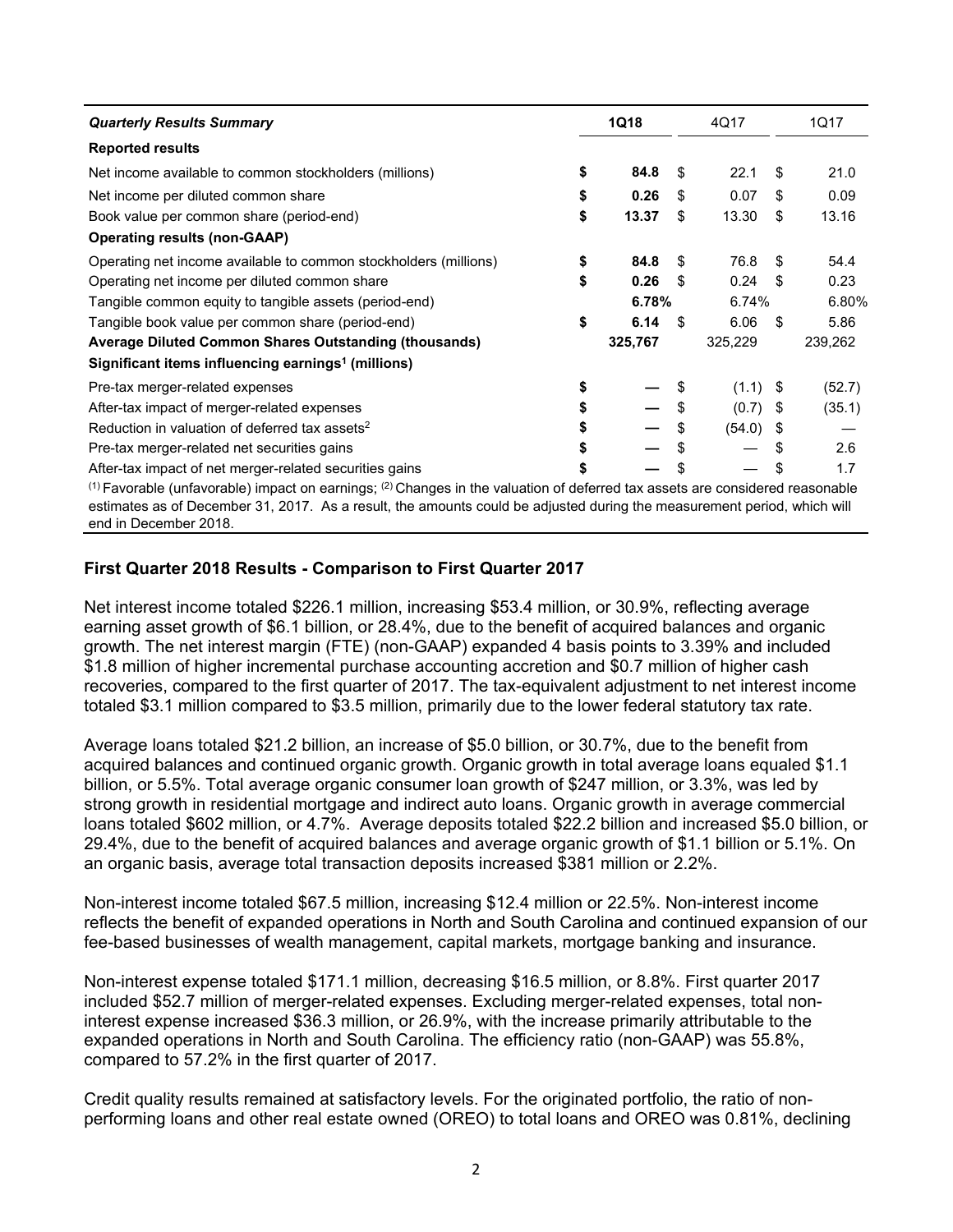31 basis points from 1.12%. Total originated delinquency was 0.79% at March 31, 2018, a decrease of 15 basis points from 0.94% at March 31, 2017.

The provision for loan losses was \$14.5 million for the first quarter of 2018, compared to \$10.9 million for the first quarter of 2017. Net charge-offs totaled \$10.6 million, or 0.20% annualized of total average loans, compared to \$8.1 million or 0.20% in the first quarter of 2017. Originated net charge-offs were 0.29% annualized of total average originated loans, compared to 0.25% annualized of total average originated loans. The ratio of the allowance for loan losses to total loans increased 4 basis points to 0.84%. For the originated portfolio, the allowance for loan losses to total originated loans was 1.08%, compared to 1.19% at March 31, 2017.

The effective tax rate was 19.7%, compared to 22.0%, reflecting the passage of the Tax Cuts and Jobs Act, which lowered the U.S. corporate income tax rate from 35% to 21% as of January 1, 2018. The effective tax rate for the first quarter of 2017 was affected by merger-related items.

The tangible common equity to tangible assets ratio (non-GAAP) decreased 2 basis points to 6.78% at March 31, 2018, compared to 6.80% at March 31, 2017. The tangible book value per common share (non-GAAP) was \$6.14 at March 31, 2018, an increase of \$0.28 from March 31, 2017.

### **First Quarter 2018 Results – Comparison to Prior Quarter**

Net interest income totaled \$226.1 million, decreasing \$3.9 million or 1.7%. The net interest margin (FTE) (non-GAAP) narrowed 10 basis points to 3.39% and included \$4.8 million of incremental purchase accounting accretion and \$1.1 million of cash recoveries, compared to \$4.7 million and \$5.3 million, respectively, in the fourth quarter. The tax equivalent adjustment to net interest income totaled \$3.1 million compared to \$5.6 million, primarily due to the lower federal statutory rate. The impact of the tax equivalent adjustment to net interest margin was 0.05%, compared to 0.08% in the prior quarter. Total average earning assets increased \$459 million, or 6.9% annualized, due to average loan growth of \$344 million and a \$142 million increase in average securities.

Average loans totaled \$21.2 billion and increased 6.7% annualized, primarily due to strong growth in the commercial portfolio. Average commercial loan growth totaled \$311 million, or 9.7% annualized, led by strong commercial origination activity in the Cleveland, Baltimore-Washington D.C. and Central Pennsylvania regions. Average consumer loan growth was \$33 million, or 1.7% annualized, as continued growth in residential mortgage and indirect auto loans was mostly offset by declines of direct installment and consumer line of credit average balances.

Average deposits totaled \$22.2 billion and decreased \$40 million, or 0.7% annualized, as growth in average time deposits of \$167 million was offset by seasonally lower business demand deposit and interest checking average balances. Period-end deposits totaled \$22.5 billion and increased \$97 million, or 1.8% annualized. The loan-to-deposit ratio was 94.5% at March 31, 2018, compared to 93.7% at December 31, 2017.

Non-interest income totaled \$67.5 million, increasing \$2.4 million or 3.7% from the prior quarter. Trust income increased \$0.5 million or 9.1% and securities commissions increased \$0.6 million or 15.5% from the prior quarter, reflecting organic growth and increased brokerage activity. Capital markets increased \$0.3 million or 5.8% from the prior quarter, reflecting increased syndication fees and increased commercial swap activity in the Carolinas during the quarter. Mortgage banking income of \$5.5 million reflects continued strong purchase origination volume and includes increased contributions from the Carolina markets.

Non-interest expense totaled \$171.1 million, an increase of 2.7% compared to the prior quarter, which included \$1.1 million of merger-related expenses. The primary driver of the linked-quarter increase in non-interest expense was a 3.8% increase in salaries and employee benefits related to seasonally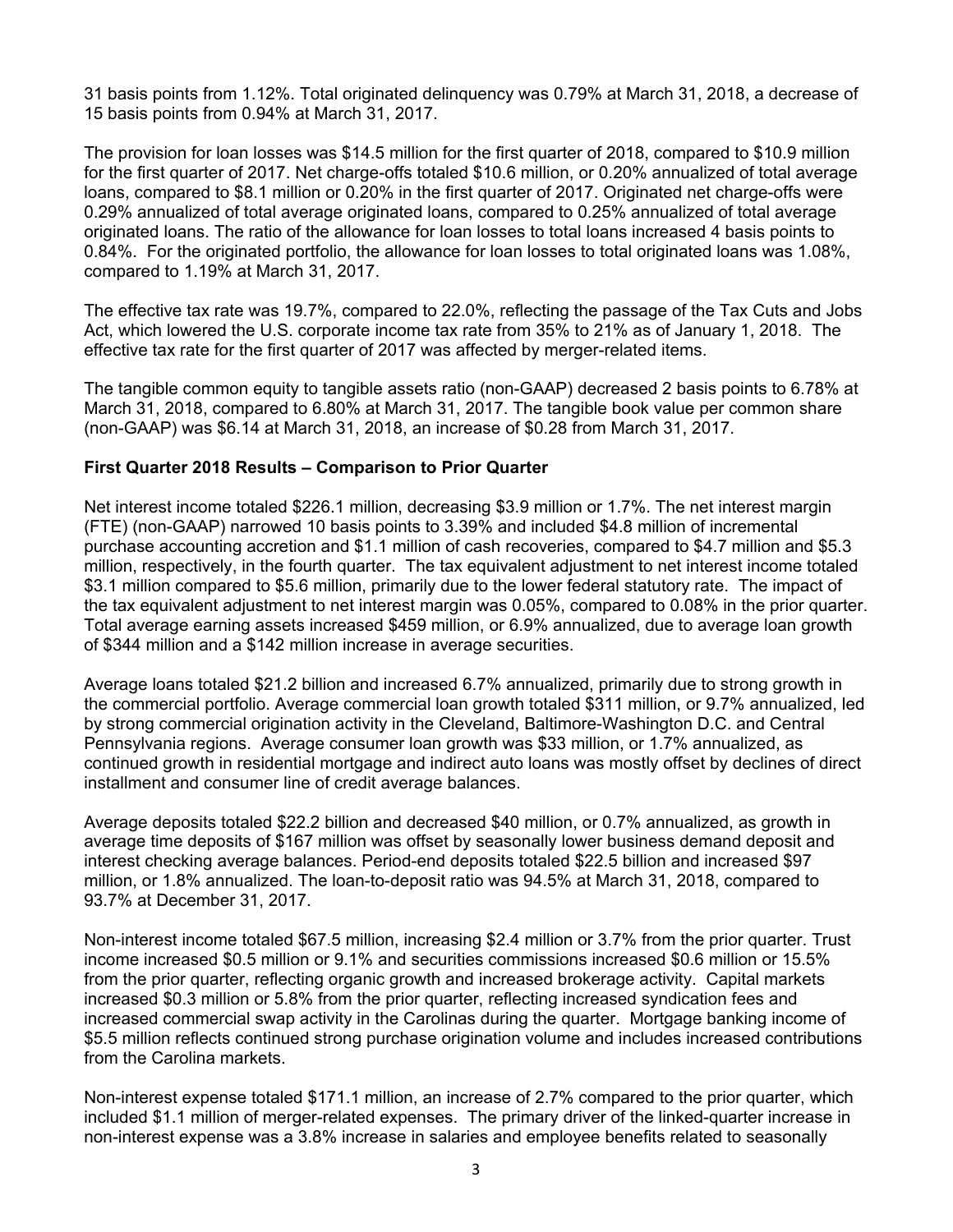higher employee taxes. Occupancy and equipment expense increased \$1.8 million from the prior quarter as a result of increased expense for snow removal and other seasonal expenses. Other expenses for the first quarter of 2018 included \$1.7 million of higher shares tax expense attributable to higher bank capital levels, and tax credits recognized in the prior quarter. The efficiency ratio (non-GAAP) increased to 55.8%.

The ratio of non-performing loans and OREO to total loans and OREO increased 1 basis point to 0.67%. For the originated portfolio, the ratio of non-performing loans and OREO to total loans and OREO was stable at 0.81%. Total delinquency remains at satisfactory levels, and total originated delinquency, defined as total past due and non-accrual originated loans as a percentage of total originated loans, improved 9 basis points to 0.79%, compared to 0.88% at December 31, 2017.

The provision for loan losses totaled \$14.5 million, compared to \$16.7 million in the prior quarter. Net charge-offs totaled \$10.6 million, or 0.20% annualized of total average loans, compared to \$11.3 million, or 0.22% annualized in the prior quarter. For the originated portfolio, net charge-offs were \$11.0 million, or 0.29% annualized of total average originated loans, compared to \$13.1 million or 0.35% annualized of total average originated loans. The ratio of the allowance for loan losses to total loans and leases was 0.84% at March 31, 2018, and December 31, 2017. For the originated portfolio, the allowance for loan losses to total originated loans was 1.08%, compared to 1.10% at December 31, 2017.

The tangible common equity to tangible assets ratio (non-GAAP) increased 4 basis points to 6.78% at March 31, 2018, compared to 6.74% at December 31, 2017. The tangible book value per common share (non-GAAP) was \$6.14 at March 31, 2018, an increase of \$0.08 from December 31, 2017.

## **Use of Non-GAAP Financial Measures and Key Performance Indicators**

To supplement our consolidated financial statements presented in accordance with GAAP, we use certain non-GAAP financial measures, such as operating net income available to common stockholders, operating earnings per diluted common share, return on average tangible equity, return on average tangible common equity, return on average tangible assets, tangible book value per common share, the ratio of tangible equity to tangible assets, the ratio of tangible common equity to tangible assets, efficiency ratio, and net interest margin (FTE) to provide information useful to investors in understanding our operating performance and trends, and to facilitate comparisons with the performance of our peers. Management uses these measures internally to assess and better understand our underlying business performance and trends related to core business activities. The non-GAAP financial measures and key performance indicators we use may differ from the non-GAAP financial measures and key performance indicators other financial institutions use to assess their performance and trends.

These non-GAAP financial measures should be viewed as supplemental in nature, and not as a substitute for or superior to, our reported results prepared in accordance with GAAP. In the event of such a disclosure or release of non-GAAP financial measures, the Securities and Exchange Commission's (SEC) Regulation G requires: (i) the presentation of the most directly comparable financial measure calculated and presented in accordance with GAAP and (ii) a reconciliation of the differences between the non-GAAP financial measure presented and the most directly comparable financial measure calculated and presented in accordance with GAAP (included in the tables at the end of this release).

Management believes merger expenses are not organic costs to run our operations and facilities. These charges principally represent expenses to satisfy contractual obligations of the acquired entity without any useful benefit to us and to convert and consolidate the entity's records, systems and data onto our platforms and professional fees related to the transaction. These costs are specific to each individual transaction and may vary significantly based on the size and complexity of the transaction.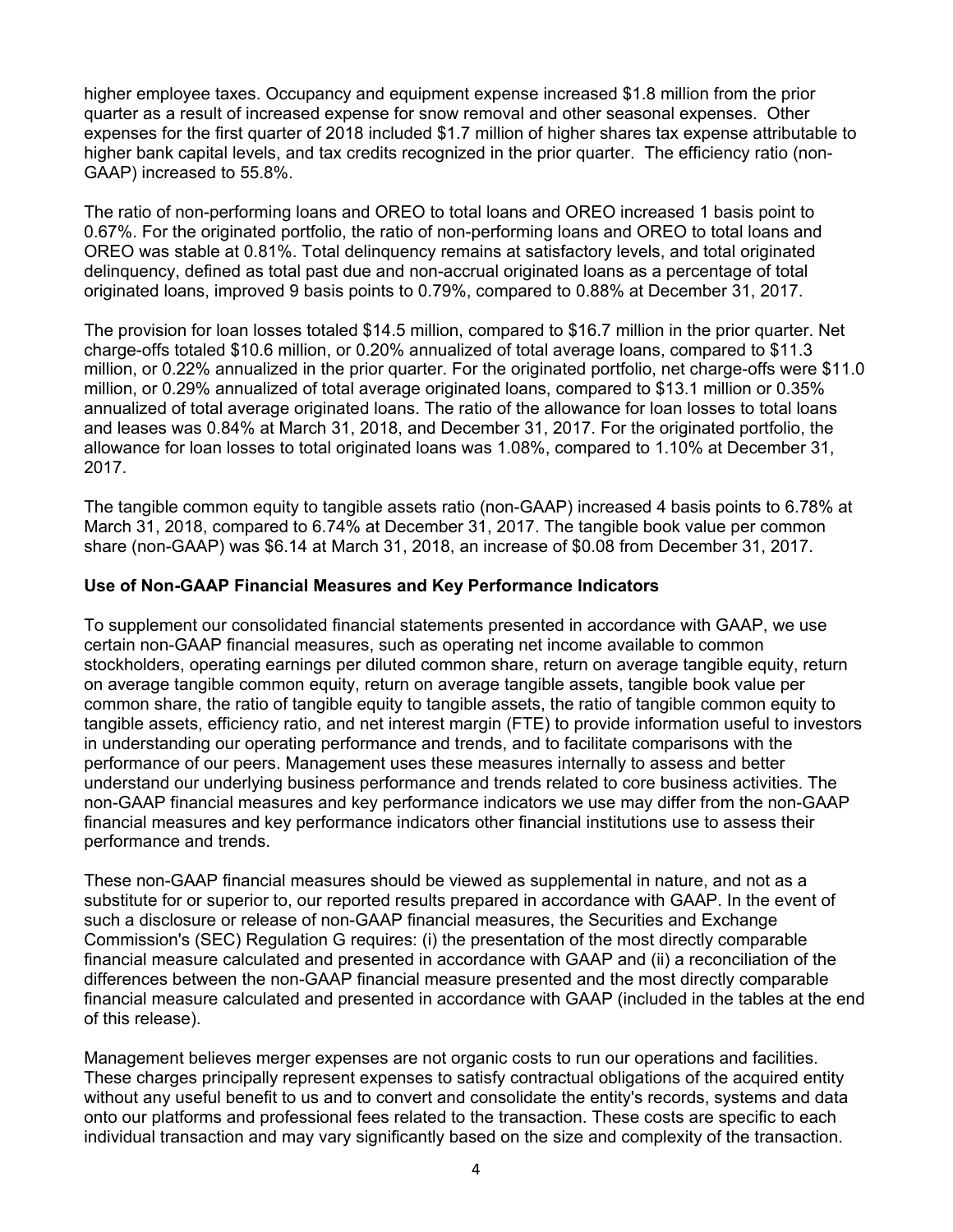Management also considers the remeasurement of the deferred tax assets and liabilities due to the reduction in the corporate tax rate to be a significant item impacting earnings. This tax item is specific to the Tax Cuts and Jobs Act (the "TCJA") that was signed into law in December 2017 which included a reduction of the U.S. corporate income tax rate from 35% to 21%, effective January 1, 2018. We recognized the income tax effects of the net deferred tax asset revaluation in our 2017 financial statements. We believe adjusting for this tax change gives supplemental comparative data from the prior years' presentation.

For the calculation of net interest margin and efficiency ratio, net interest income amounts are reflected on a fully taxable equivalent (FTE) basis which adjusts for the tax benefit of income on certain taxexempt loans and investments using the federal statutory tax rate of 21% in 2018 and 35% in 2017. We use these non-GAAP measures to provide an economic view believed to be the preferred industry measurement for these items and to provide relevant comparison between taxable and non-taxable amounts.

## **Cautionary Statement Regarding Forward-Looking Information**

A number of statements (i) in this earnings release, (ii) in our presentations, and (iii) in our responses to questions on our conference call discussing our quarterly results and transactions, strategies and plans may contain forward-looking statements within the meaning of the Private Securities Litigation Reform Act of 1995, including our expectations relative to business and financial metrics, our outlook regarding revenues, expenses, earnings, liquidity, asset quality and statements regarding the impact of technology enhancements and customer and business process improvements.

All forward-looking statements speak only as of the date they are made and are based on information available at that time. We assume no obligation to update forward-looking statements to reflect circumstances or events that occur after the date the forward-looking statements were made or to reflect the occurrence of unanticipated events, except as required by federal securities laws. As forward-looking statements involve significant risks and uncertainties, caution should be exercised against placing undue reliance on such statements.

Such forward-looking statements may be expressed in a variety of ways, including the use of future and present tense language expressing expectations or predictions of future financial or business performance or conditions based on current performance and trends. Forward-looking statements are typically identified by words such as "believe," "plan," "expect," "anticipate," "intend," "outlook," "estimate," "forecast," "will," "should," "project," "goal," and other similar words and expressions. These forward-looking statements involve certain risks and uncertainties. In addition to factors previously disclosed in our reports filed with the SEC, the following factors, among others, could cause actual results to differ materially from forward-looking statements or historical performance: changes in asset quality and credit risk; the inability to sustain revenue and earnings growth; changes in interest rates and capital markets; inflation; potential difficulties encountered in expanding into a new and remote geographic market; customer borrowing, repayment, investment and deposit practices; customer disintermediation; the introduction, withdrawal, success and timing of business and technology initiatives; competitive conditions; the inability to realize cost savings or revenues or to implement integration plans and other consequences associated with acquisitions and divestitures; economic conditions; interruption in or breach of security of our information systems; integrity and functioning of products, information systems and services provided by third party external vendors; changes in tax rules and regulations or interpretations including, but not limited to, the recently enacted Tax Cuts and Jobs Act; changes in accounting policies, standards and interpretations; liquidity risk; changes in asset valuations; and the impact, extent and timing of technological changes, capital management activities, and other actions of the Office of the Comptroller of the Currency, the Board of Governors of the Federal Reserve System, the Consumer Financial Protection Bureau, the Federal Deposit Insurance Company and legislative and regulatory actions and reforms.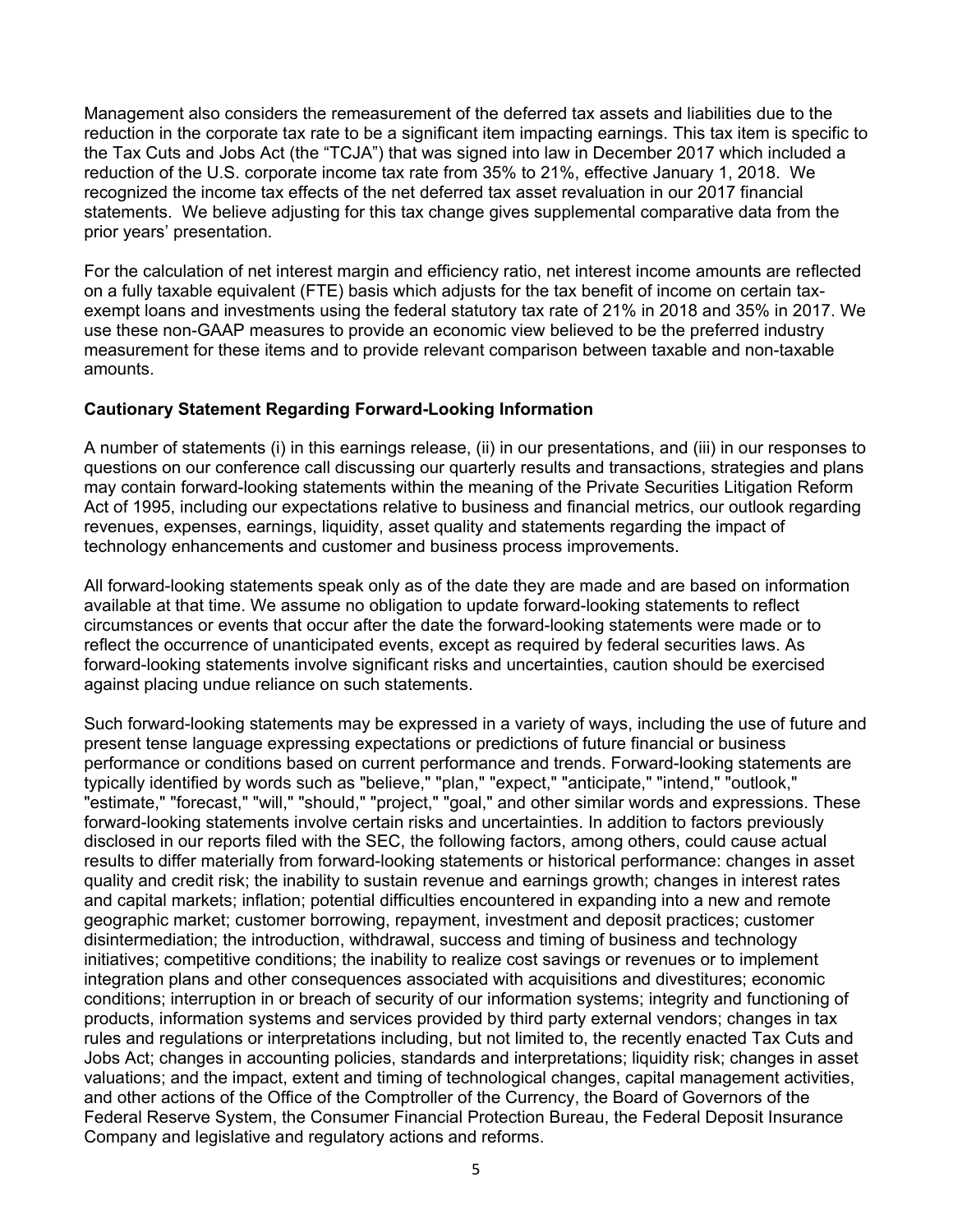Actual results may differ materially from those expressed or implied as a result of these risks and uncertainties, including, but not limited to, the risk factors and other uncertainties described in our Annual Report on Form 10-K for the year ended December 31, 2017, our subsequent quarterly 2018 Form 10-Q's (including the risk factors and risk management discussions) and our other subsequent filings with the SEC, which are available on our corporate website at https://www.fnb-online.com/aboutus/investor-relations-shareholder-services. We have included our web address as an inactive textual reference only. Information on our website is not part of this earnings release.

## **Conference Call**

FNB's Chairman, President and Chief Executive Officer, Vincent J. Delie, Jr., Chief Financial Officer, Vincent J. Calabrese, Jr., and Chief Credit Officer, Gary L. Guerrieri, will host a conference call to discuss the Company's financial results on Tuesday, April 24, 2018, at 10:30 AM ET.

Participants are encouraged to pre-register for the conference call at http://dpregister.com/10118027. Callers who pre-register will be provided a conference passcode and unique PIN to gain immediate access to the call and bypass the live operator. Participants may pre-register at any time, including up to and after the call start time.

Dial-in Access: The conference call may be accessed by dialing (844) 802-2440 or (412) 317-5133 for international callers. Participants should ask to be joined into the F.N.B. Corporation call.

Webcast Access: The audio-only call and related presentation materials may be accessed via webcast through the "Investor Relations and Shareholder Services" section of the Corporation's website at [www.fnbcorporation.com.](http://www.fnbcorporation.com/) Access to the live webcast will begin approximately 30 minutes prior to the start of the call.

Presentation Materials: Presentation slides and the earnings release will also be available prior to the start of the call on the "Investor Relations and Shareholder Services" section of the Corporation's website at [www.fnbcorporation.com.](http://www.fnbcorporation.com/)

A replay of the call will be available shortly after the completion of the call until midnight ET on Tuesday, May 1, 2018. The replay can be accessed by dialing (877) 344-7529 or (412) 317-0088 for international callers; the conference replay access code is 10118027. Following the call, the related presentation materials will be posted to the "Investor Relations and Shareholder Services" section of F.N.B. Corporation's website at [www.fnbcorporation.com.](http://www.fnbcorporation.com/)

## **About F.N.B. Corporation**

F.N.B. Corporation (NYSE: FNB), headquartered in Pittsburgh, Pennsylvania, is a diversified financial services company operating in eight states. FNB holds a significant retail deposit market share in attractive markets including: Pittsburgh, Pennsylvania; Baltimore, Maryland; Cleveland, Ohio; and Charlotte, Raleigh, Durham and the Piedmont Triad (Winston-Salem, Greensboro and High Point) in North Carolina. The Company has total assets of \$32 billion, and more than 400 banking offices throughout Pennsylvania, Ohio, Maryland, West Virginia, North Carolina and South Carolina. The Company also operates Regency Finance Company, which has more than 75 consumer finance offices in Pennsylvania, Ohio, Kentucky and Tennessee.

FNB provides a full range of commercial banking, consumer banking and wealth management solutions through its subsidiary network which is led by its largest affiliate, First National Bank of Pennsylvania, founded in 1864. Commercial banking solutions include corporate banking, small business banking, investment real estate financing, business credit, capital markets and lease financing. The consumer banking segment provides a full line of consumer banking products and services, including deposit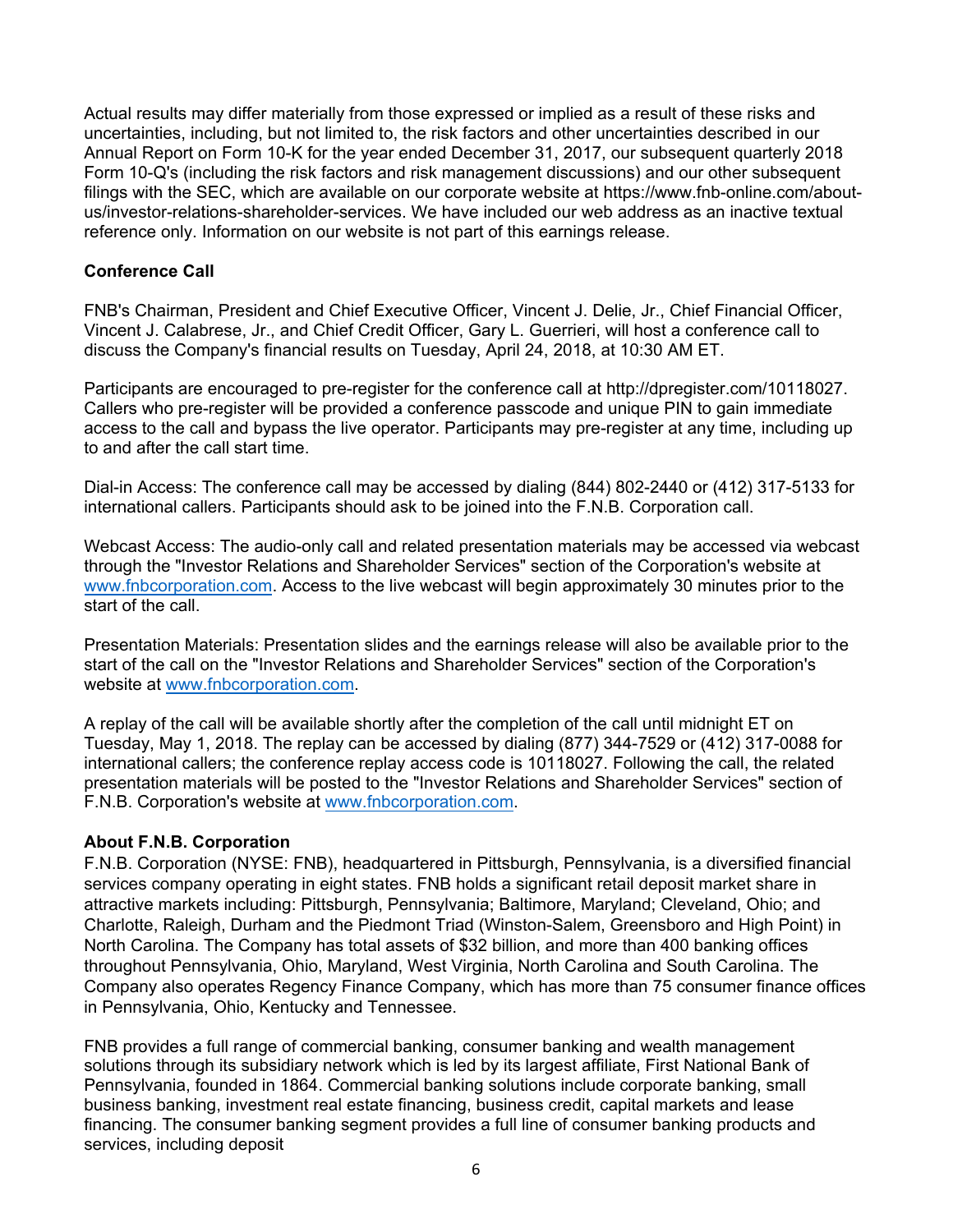products, mortgage lending, consumer lending and a complete suite of mobile and online banking services. FNB's wealth management services include asset management, private banking and insurance.

The common stock of F.N.B. Corporation trades on the New York Stock Exchange under the symbol "FNB" and is included in Standard & Poor's MidCap 400 Index with the Global Industry Classification Standard (GICS) Regional Banks Sub-Industry Index. Customers, shareholders and investors can learn more about this regional financial institution by visiting the F.N.B. Corporation website at [www.fnbcorporation.com.](http://www.fnbcorporation.com/)

###

**Analyst/Institutional Investor Contact:** Matthew Lazzaro, 724-983-4254, 412-216-2510 (cell) [lazzaro@fnb-corp.com](mailto:lazzaro@fnb-corp.com)

**Media Contact:** Jennifer Reel, 724-983-4856, 724-699-6389 (cell) [reel@fnb-corp.com](mailto:reel@fnb-corp.com)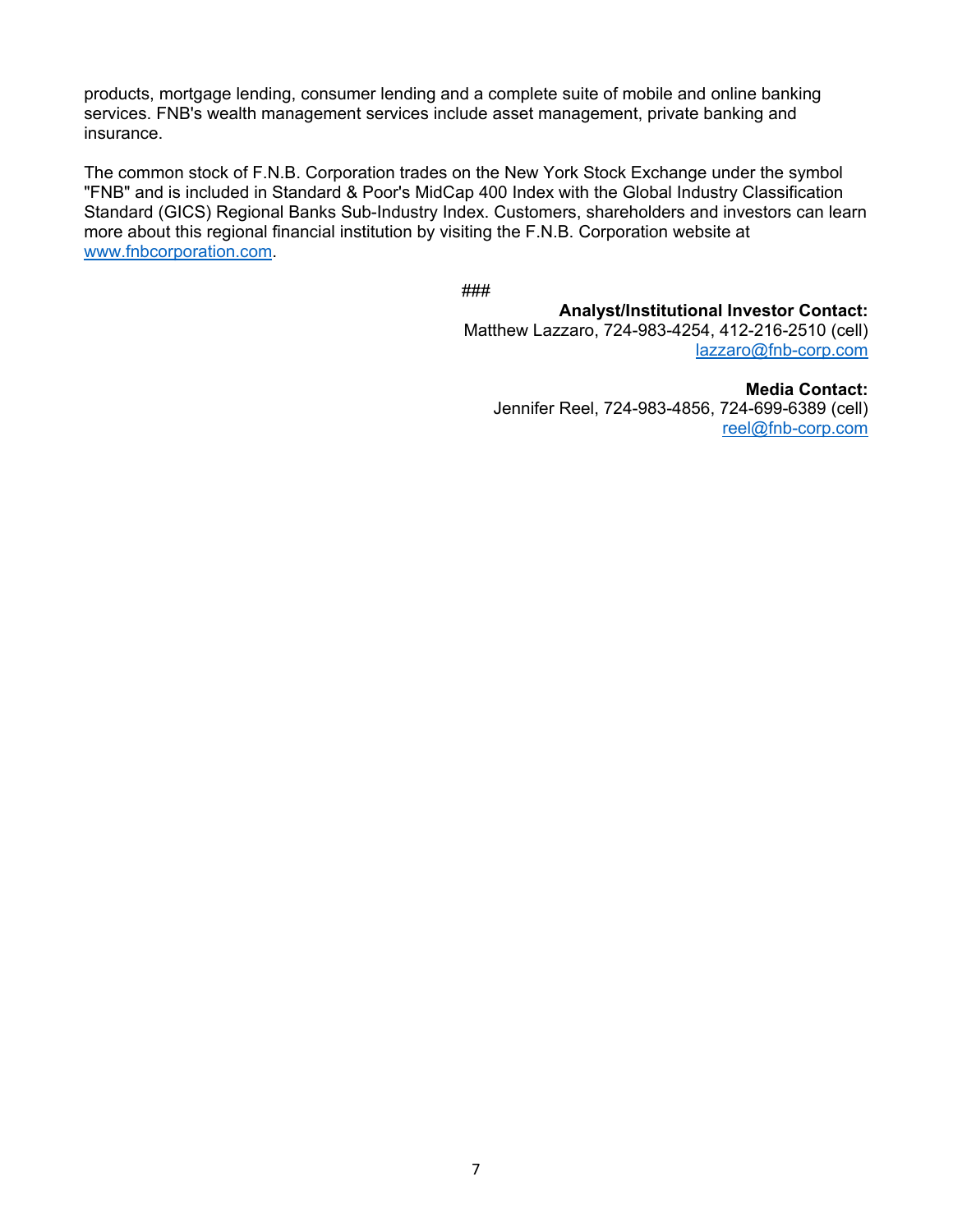(Unaudited)

(Dollars in thousands, except per share data)

|                                             |    |         |                  |            | % Variance |             |
|---------------------------------------------|----|---------|------------------|------------|------------|-------------|
|                                             |    |         |                  |            | 1Q18       | <b>1Q18</b> |
| <b>Statement of earnings</b>                |    | 1Q18    | 4Q17             | 1Q17       | 4Q17       | 1Q17        |
| Interest income                             | \$ | 272,927 | \$<br>271,085 \$ | 194,693    | 0.7        | 40.2        |
| Interest expense                            |    | 46,822  | 41,049           | 21,941     | 14.1       | 113.4       |
| Net interest income                         |    | 226,105 | 230,036          | 172,752    | (1.7)      | 30.9        |
| Provision for credit losses                 |    | 14,495  | 16,699           | 10,850     | (13.2)     | 33.6        |
| Non-interest income:                        |    |         |                  |            |            |             |
| Service charges                             |    | 30,077  | 31,550           | 24,581     | (4.7)      | 22.4        |
| <b>Trust services</b>                       |    | 6,448   | 5,911            | 5,747      | 9.1        | 12.2        |
| Insurance commissions and fees              |    | 5,135   | 4,546            | 5,141      | 13.0       | (0.1)       |
| Securities commissions and fees             |    | 4,319   | 3,738            | 3,623      | 15.5       | 19.2        |
| Capital markets income                      |    | 5,214   | 4,930            | 3,847      | 5.8        | 35.5        |
| Mortgage banking operations                 |    | 5,529   | 5,577            | 3,790      | (0.9)      | 45.9        |
| Net securities gains                        |    |         | 21               | 2,625      | n/m        | n/m         |
| Other                                       |    | 10,781  | 8,831            | 5,762      | 22.1       | 87.1        |
| Total non-interest income                   |    | 67,503  | 65,104           | 55,116     | 3.7        | 22.5        |
| Total revenue                               |    | 293,608 | 295,140          | 227,868    | (0.5)      | 28.9        |
| Non-interest expense:                       |    |         |                  |            |            |             |
| Salaries and employee benefits              |    | 89,326  | 86,033           | 73,578     | 3.8        | 21.4        |
| Occupancy and equipment                     |    | 30,033  | 28,255           | 20,979     | 6.3        | 43.2        |
| <b>FDIC</b> insurance                       |    | 8,834   | 8,956            | 5,387      | (1.4)      | 64.0        |
| Amortization of intangibles                 |    | 4,218   | 4,801            | 3,098      | (12.1)     | 36.2        |
| Other real estate owned                     |    | 1,367   | 1,026            | 983        | 33.2       | 39.1        |
| Merger-related                              |    |         | 1,054            | 52,724     | n/m        | n/m         |
| Other                                       |    | 37,305  | 36,404           | 30,806     | 2.5        | 21.1        |
| Total non-interest expense                  |    | 171,083 | 166,529          | 187,555    | 2.7        | (8.8)       |
| Income before income taxes                  |    | 108,030 | 111,912          | 29,463     | (3.5)      | 266.7       |
| Income taxes                                |    | 21,268  | 87,786           | 6,484      | (75.8)     | 228.0       |
| Net income                                  |    | 86,762  | 24,126           | 22,979     | 259.6      | 277.6       |
| Preferred stock dividends                   |    | 2,010   | 2,011            | 2,010      |            |             |
| Net income available to common stockholders | \$ | 84,752  | \$<br>22,115 \$  | 20,969     | 283.2      | 304.2       |
| Earnings per common share                   |    |         |                  |            |            |             |
| <b>Basic</b>                                | \$ | 0.26    | \$<br>0.07       | \$<br>0.09 | 271.4      | 188.9       |
| <b>Diluted</b>                              | \$ | 0.26    | \$<br>0.07       | \$<br>0.09 | 271.4      | 188.9       |
| n/m - not meaningful                        |    |         |                  |            |            |             |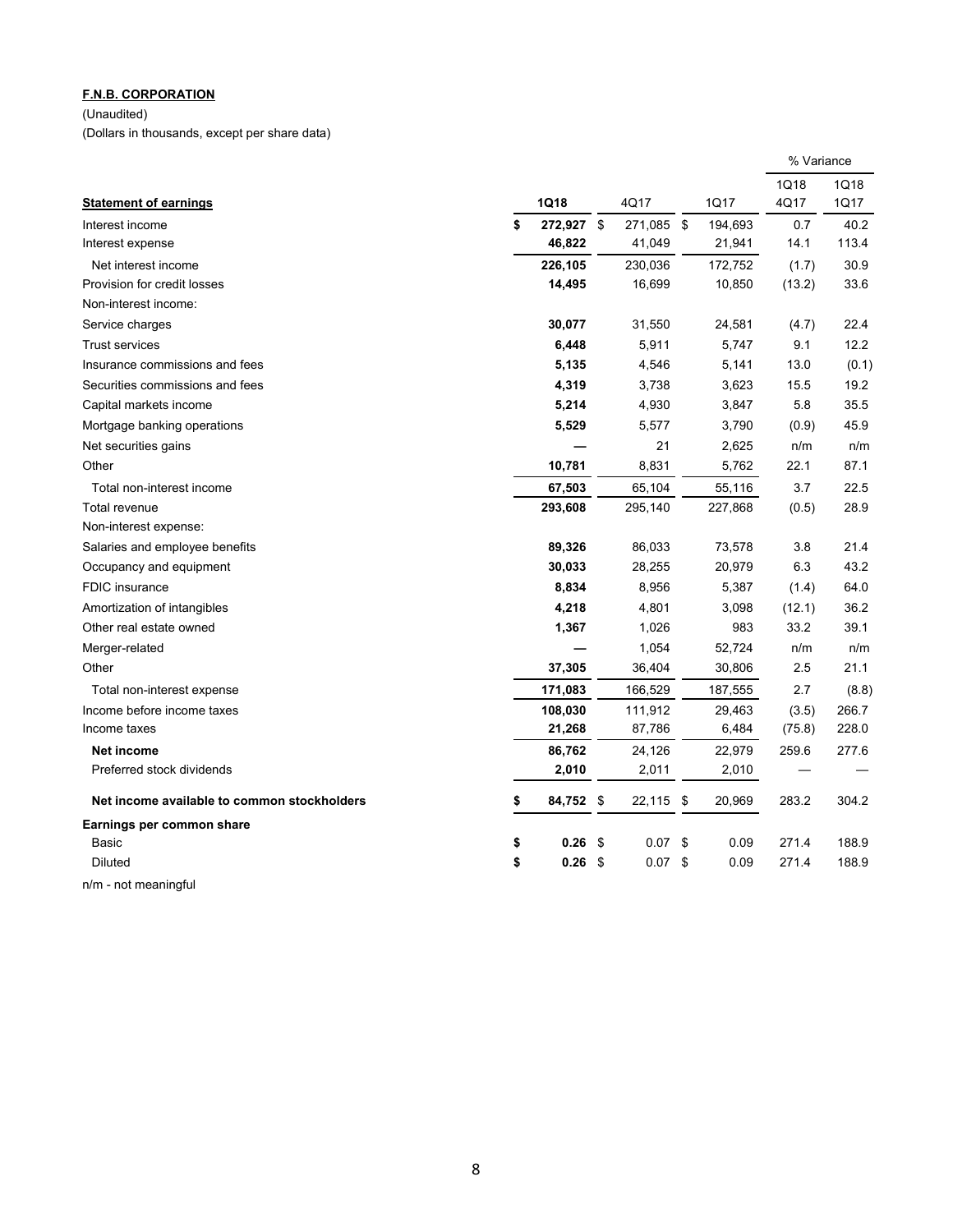(Unaudited) (Dollars in thousands, except per share data)

|                                                   |                    |                                        |               | % Variance |        |
|---------------------------------------------------|--------------------|----------------------------------------|---------------|------------|--------|
|                                                   |                    |                                        |               | 1Q18       | 1Q18   |
| <b>Balance Sheets (at period end)</b>             | 1Q18               | 4Q17                                   | 1Q17          | 4Q17       | 1Q17   |
| Assets                                            |                    |                                        |               |            |        |
| Cash and due from banks                           | \$<br>325,101 \$   | 408,718 \$                             | 381,416       | (20.5)     | (14.8) |
| Interest bearing deposits with banks              | 61,228             | 70,725                                 | 68,967        | (13.4)     | (11.2) |
| Cash and cash equivalents                         | 386,329            | 479,443                                | 450,383       | (19.4)     | (14.2) |
| Securities available for sale                     | 2,927,463          | 2,764,562                              | 2,638,815     | 5.9        | 10.9   |
| Securities held to maturity                       | 3,224,000          | 3,242,268                              | 2,922,152     | (0.6)      | 10.3   |
| Loans held for sale                               | 37,982             | 92,891                                 | 75,270        | (59.1)     | (49.5) |
| Loans and leases, net of unearned income          | 21,262,397         | 20,998,766                             | 20,177,650    | 1.3        | 5.4    |
| Allowance for credit losses                       | (179, 247)         | (175, 380)                             | (160, 782)    | 2.2        | 11.5   |
| Net loans and leases                              | 21,083,150         | 20,823,386                             | 20,016,868    | 1.2        | 5.3    |
| Premises and equipment, net                       | 333,424            | 336,540                                | 355,436       | (0.9)      | (6.2)  |
| Goodwill                                          | 2,251,281          | 2,249,188                              | 2,250,305     | 0.1        |        |
| Core deposit and other intangible assets, net     | 87,858             | 92,075                                 | 106,494       | (4.6)      | (17.5) |
| Bank owned life insurance                         | 529,843            | 526,818                                | 467,457       | 0.6        | 13.3   |
| Other assets                                      | 791,023            | 810,464                                | 907,515       | (2.4)      | (12.8) |
| <b>Total Assets</b>                               | 31,652,353         | \$ 31,417,635                          | \$ 30,190,695 | 0.7        | 4.8    |
| Liabilities                                       |                    |                                        |               |            |        |
| Deposits:                                         |                    |                                        |               |            |        |
| Non-interest bearing demand                       | 5,748,568 \$<br>\$ | 5,720,030 \$                           | 5,537,679     | 0.5        | 3.8    |
| Interest bearing demand                           | 9,407,111          | 9,571,038                              | 9,285,393     | (1.7)      | 1.3    |
| Savings                                           | 2,600,151          | 2,488,178                              | 2,623,531     | 4.5        | (0.9)  |
| Certificates and other time deposits              | 4,741,259          | 4,620,479                              | 3,879,669     | 2.6        | 22.2   |
| <b>Total Deposits</b>                             | 22,497,089         | 22,399,725                             | 21,326,272    | 0.4        | 5.5    |
| Short-term borrowings                             | 3,802,480          | 3,678,337                              | 3,585,963     | 3.4        | 6.0    |
| Long-term borrowings                              | 659,890            | 668,173                                | 696,206       | (1.2)      | (5.2)  |
| Other liabilities                                 | 259,441            | 262,206                                | 226,459       | (1.1)      | 14.6   |
| <b>Total Liabilities</b>                          | 27,218,900         | 27,008,441                             | 25,834,900    | 0.8        | 5.4    |
| Stockholders' Equity                              |                    |                                        |               |            |        |
| <b>Preferred Stock</b>                            | 106,882            | 106,882                                | 106,882       |            |        |
| Common stock                                      | 3,255              | 3,253                                  | 3,246         | 0.1        | 0.3    |
| Additional paid-in capital                        | 4,037,847          | 4,033,567                              | 4,020,527     | 0.1        | 0.4    |
| Retained earnings                                 | 413,340            | 367,658                                | 299,818       | 12.4       | 37.9   |
| Accumulated other comprehensive loss              | (108, 724)         | (83,052)                               | (56, 969)     | 30.9       | 90.8   |
| <b>Treasury stock</b>                             | (19, 147)          | (19, 114)                              | (17,709)      | 0.2        | 8.1    |
| <b>Total Stockholders' Equity</b>                 | 4,433,453          | 4,409,194                              | 4,355,795     | 0.6        | 1.8    |
| <b>Total Liabilities and Stockholders' Equity</b> |                    | \$31,652,353 \$31,417,635 \$30,190,695 |               | 0.7        | 4.8    |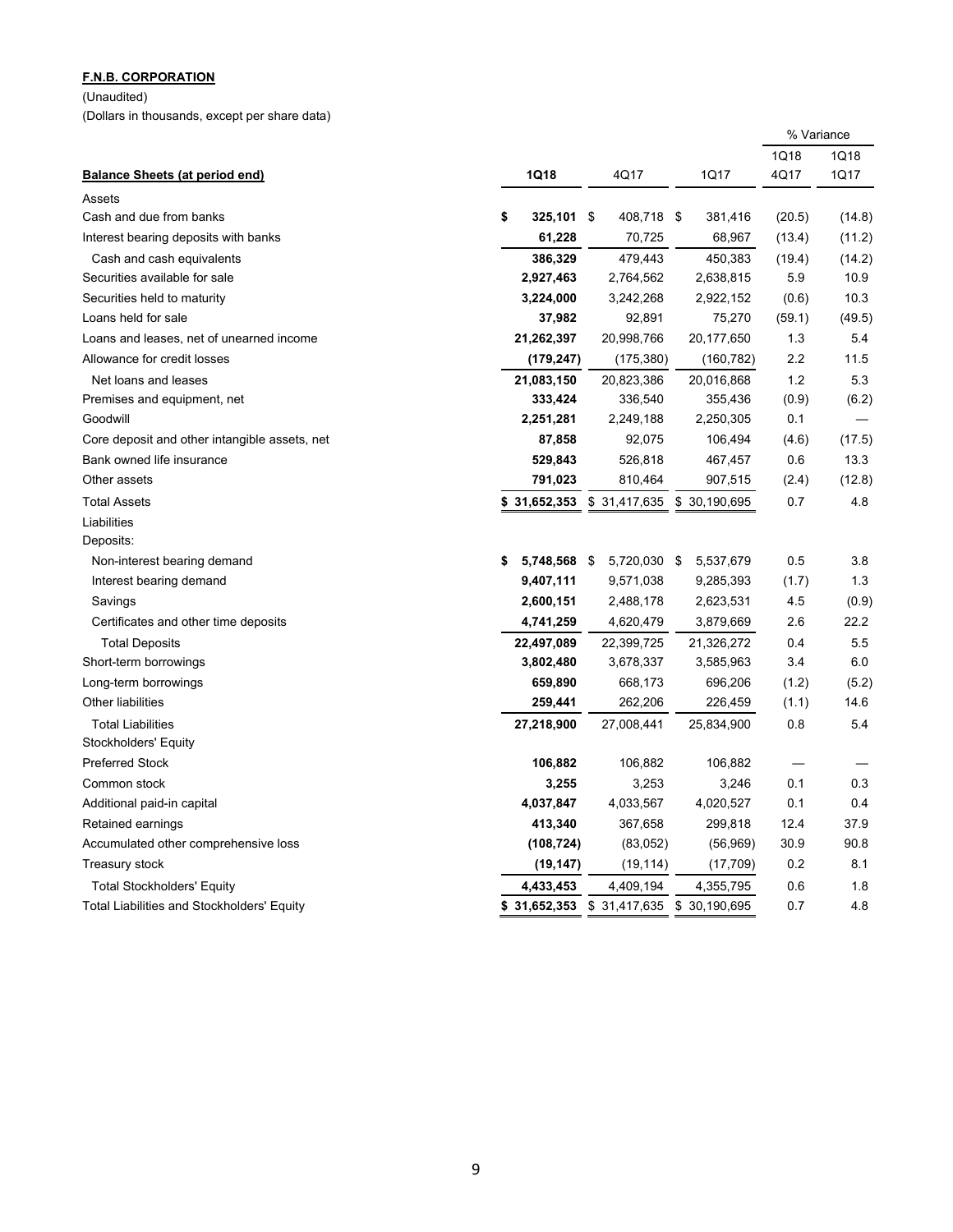| F.N.B. Corporation                                |                  | <b>1Q18</b>   |             |                  | 4Q17          |             |                 | 1Q17          |         |
|---------------------------------------------------|------------------|---------------|-------------|------------------|---------------|-------------|-----------------|---------------|---------|
| (Unaudited)                                       |                  | Interest      | Average     |                  | Interest      | Average     |                 | Interest      | Average |
| (Dollars in thousands)                            | Average          | <b>Earned</b> | Yield       | Average          | Earned        | Yield       | Average         | Earned        | Yield   |
|                                                   | Outstanding      | or Paid       | or Rate     | Outstanding      | or Paid       | or Rate     | Outstanding     | or Paid       | or Rate |
| <b>Assets</b>                                     |                  |               |             |                  |               |             |                 |               |         |
| Interest bearing deposits with banks              | \$<br>103,904 \$ | 360           | $1.40\%$ \$ | 85,772 \$        | 233           | $1.08\%$ \$ | 85,663 \$       | 180           | 0.85%   |
| Federal funds sold                                |                  |               | $-\%$       |                  |               | $-$ %       | 4,579           | 8             | 0.72%   |
| Taxable investment securities (2)                 | 5,046,294        | 26,879        | 2.13%       | 4,976,270        | 25,470        | 2.05%       | 4,479,439       | 22,479        | 2.01%   |
| Non-taxable investment securities (1)             | 951,021          | 8,278         | 3.48%       | 879,002          | 9,222         | 4.20%       | 500,206         | 5,190         | 4.15%   |
| Loans held for sale                               | 65,897           | 911           | 5.56%       | 111,230          | 1,712         | 6.14%       | 12,358          | 163           | 5.61%   |
| Loans and leases (1)(3)                           | 21,155,619       | 239,602       | 4.58%       | 20,811,856       | 240,045       | 4.58%       | 16,190,470      | 170,195       | 4.26%   |
| Total Interest Earning Assets (1)                 | 27,322,735       | 276,030       | 4.08%       | 26,864,130       | 276,682       | 4.09%       | 21,272,715      | 198,215       | 3.77%   |
| Cash and due from banks                           | 358,717          |               |             | 369,977          |               |             | 294,739         |               |         |
| Allowance for loan losses                         | (180, 478)       |               |             | (172, 766)       |               |             | (161, 371)      |               |         |
| Premises and equipment                            | 336,816          |               |             | 336,527          |               |             | 273,908         |               |         |
| Other assets                                      | 3,656,716        |               |             | 3,699,854        |               |             | 2,382,108       |               |         |
| <b>Total Assets</b>                               | 31,494,506       |               |             | 31,097,722<br>S  |               |             | 24,062,099      |               |         |
| <b>Liabilities</b>                                |                  |               |             |                  |               |             |                 |               |         |
| Deposits:                                         |                  |               |             |                  |               |             |                 |               |         |
| Interest-bearing demand                           | \$<br>9,388,774  | 11,454        | $0.49\%$ \$ | 9,591,888        | 10,397        | $0.43\%$ \$ | 7,416,346       | 4,831         | 0.26%   |
| Savings                                           | 2,536,439        | 1,031         | 0.17%       | 2,514,931        | 841           | 0.14%       | 2,412,798       | 521           | 0.09%   |
| Certificates and other time                       | 4,637,032        | 13,984        | 1.20%       | 4,470,424        | 12,864        | 1.12%       | 2,889,129       | 6,388         | 0.90%   |
| Short-term borrowings                             | 3,985,254        | 15,207        | 1.54%       | 3,551,840        | 11,949        | 1.33%       | 3,202,033       | 6,674         | 0.84%   |
| Long-term borrowings                              | 660,970          | 5,146         | 3.16%       | 661,100          | 4,998         | 3.00%       | 534,762         | 3,527         | 2.68%   |
| <b>Total Interest Bearing Liabilities</b>         | 21,208,469       | 46,822        | 0.89%       | 20,790,183       | 41,049        | 0.78%       | 16,455,068      | 21,941        | 0.54%   |
| Non-interest bearing demand deposits              | 5,607,640        |               |             | 5,632,924        |               |             | 4,414,354       |               |         |
| Other liabilities                                 | 248,128          |               |             | 220,855          |               |             | 184,824         |               |         |
| <b>Total Liabilities</b>                          | 27,064,237       |               |             | 26,643,962       |               |             | 21,054,246      |               |         |
| <b>Stockholders' equity</b>                       | 4,430,269        |               |             | 4,453,760        |               |             | 3,007,853       |               |         |
| <b>Total Liabilities and Stockholders' Equity</b> | 31,494,506       |               |             | 31,097,722<br>\$ |               |             | 24,062,099      |               |         |
| Net Interest Earning Assets                       | \$<br>6,114,266  |               |             | \$<br>6,073,947  |               |             | \$<br>4,817,647 |               |         |
| Net Interest Income (FTE) (1)                     |                  | 229,208       |             |                  | 235,633       |             |                 | 176,274       |         |
| Tax Equivalent Adjustment                         |                  | (3, 103)      |             |                  | (5, 597)      |             |                 | (3, 522)      |         |
| Net Interest Income                               |                  | 226,105<br>\$ |             |                  | 230,036<br>\$ |             |                 | \$<br>172,752 |         |
| Net Interest Spread                               |                  |               | 3.19%       |                  |               | 3.31%       |                 |               | 3.23%   |
| Net Interest Margin (1)                           |                  |               | 3.39%       |                  |               | 3.49%       |                 |               | 3.35%   |

(1) The net interest margin and yield on earning assets (all non-GAAP measures) are presented on a fully taxable equivalent (FTE) basis, which adjusts for the tax benefit of income on certain tax-exempt loans and investments using the federal statutory tax rate of 21% in 2018 and 35% in 2017 for each period presented.

(2) The average balances and yields earned on taxable investment securities are based on historical cost.

(3) Average balances for loans include non-accrual loans. Loans and leases consist of average total loans and leases less average unearned income. The amount of loan fees included in interest income is immaterial.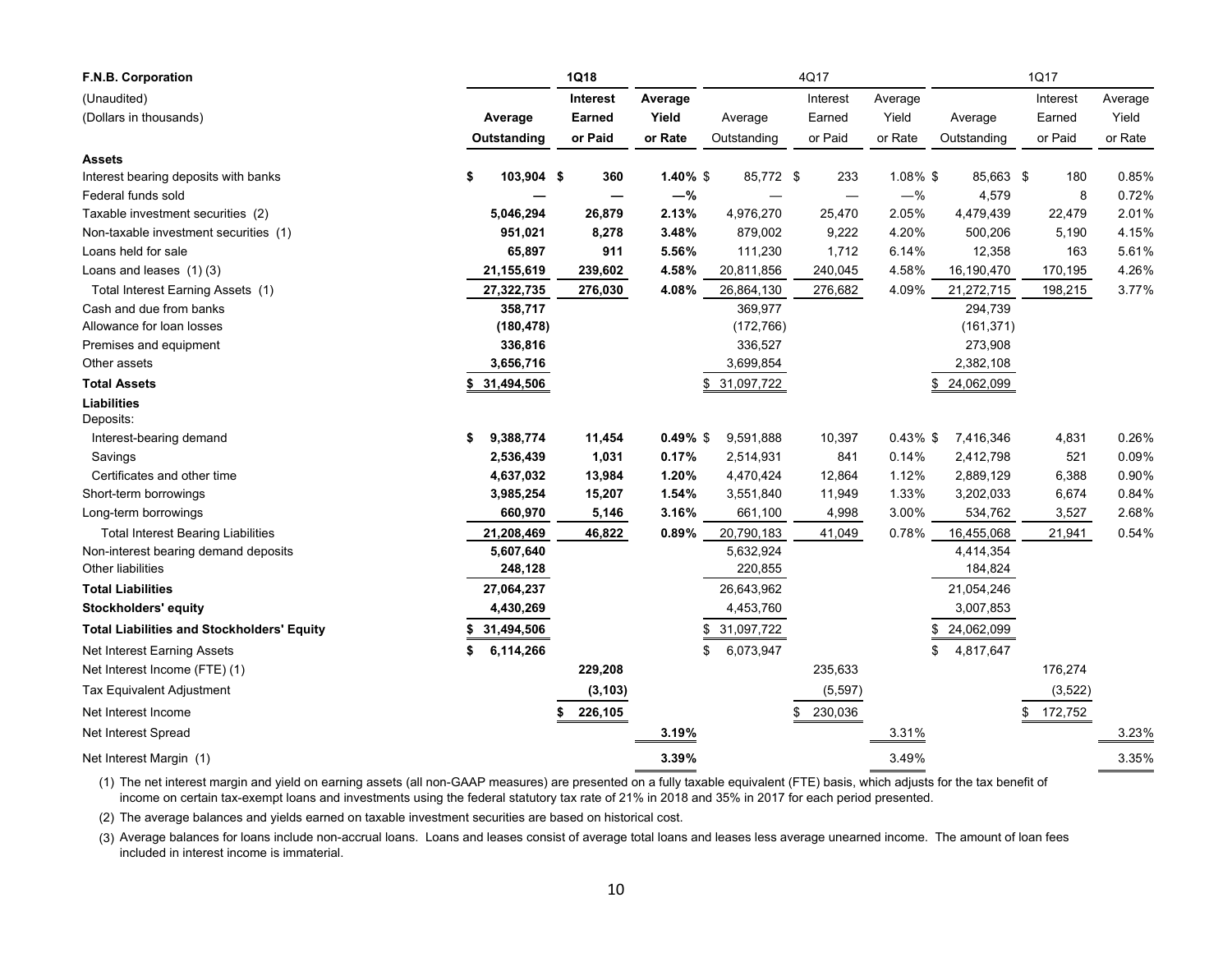(Unaudited) (Dollars in thousands, except per share data)

|                                                           | 1Q18           | 4Q17        | 1Q17          |
|-----------------------------------------------------------|----------------|-------------|---------------|
| <b>Performance ratios</b>                                 |                |             |               |
| Return on average equity                                  | 7.94%          | 2.15%       | 3.10%         |
| Return on average tangible equity (1)                     | 17.48%         | 5.13%       | 6.23%         |
| Return on average tangible common equity (1)              | 18.01%         | 5.00%       | 6.14%         |
| Return on average assets                                  | 1.12%          | 0.31%       | 0.39%         |
| Return on average tangible assets (1)                     | 1.25%          | 0.38%       | 0.45%         |
| Net interest margin (FTE) <sup>(2)</sup>                  | 3.39%          | 3.49%       | 3.35%         |
| Yield on earning assets (FTE) $(2)$                       | 4.08%          | 4.09%       | 3.77%         |
| Cost of interest-bearing liabilities                      | 0.89%          | 0.78%       | 0.54%         |
| Cost of funds                                             | 0.71%          | 0.62%       | 0.43%         |
| Efficiency ratio (1)                                      | 55.78%         | 53.09%      | 57.15%        |
| Effective tax rate                                        | 19.69%         | 78.44%      | 22.01%        |
| <b>Capital ratios</b>                                     |                |             |               |
| Equity / assets (period end)                              | 14.01%         | 14.03%      | 14.43%        |
| Common equity / assets (period end)                       | 13.67%         | 13.69%      | 14.07%        |
| Leverage ratio                                            | 7.59%          | 7.58%       | 9.64%         |
| Tangible equity / tangible assets (period end) (1)        | 7.14%          | 7.11%       | 7.18%         |
| Tangible common equity / tangible assets (period end) (1) | 6.78%          | 6.74%       | 6.80%         |
| Common stock data                                         |                |             |               |
| Average diluted shares outstanding                        | 325,766,968    | 325,229,043 | 239,261,683   |
| Period end shares outstanding                             | 323,686,993    | 323,465,140 | 322,906,763   |
| Book value per common share                               | 13.37<br>\$    | 13.30<br>\$ | 13.16<br>- \$ |
| Tangible book value per common share (1)                  | \$<br>6.14 $$$ | 6.06        | 5.86<br>- \$  |
| Dividend payout ratio (common)                            | 46.10%         | 176.51%     | 121.83%       |

(1) See non-GAAP financial measures section of this Press Release for additional information relating to the calculation of this item.

(2) The net interest margin and yield on earning assets (all non-GAAP measures) are presented on a fully taxable equivalent (FTE) basis, which adjusts for the tax benefit of income on certain tax-exempt loans and investments using the federal statutory tax rate of 21% in 2018 and 35% in 2017.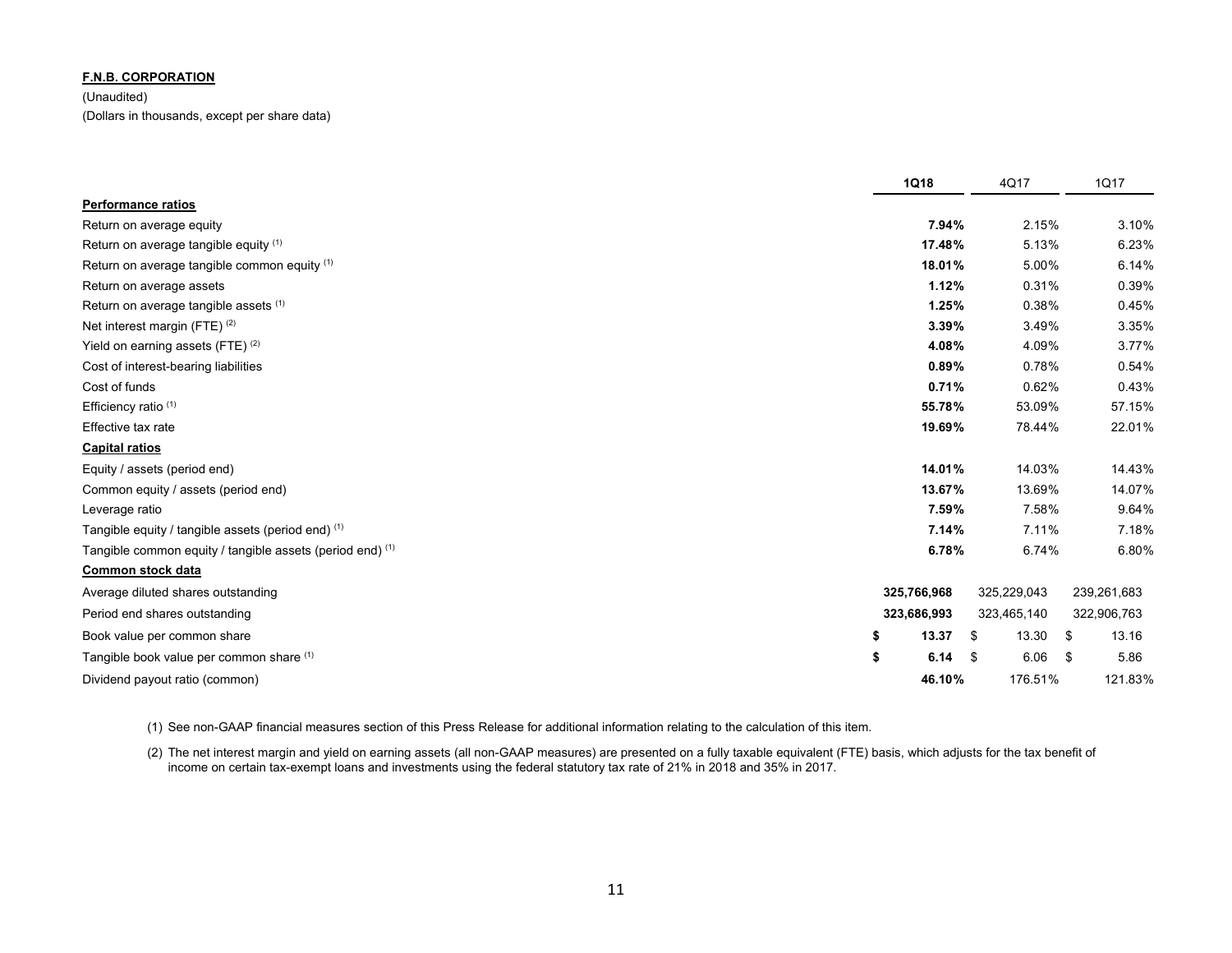(Unaudited) (Dollars in thousands)

|                             |                 |                   |                  | <b>Percent Variance</b> |        |
|-----------------------------|-----------------|-------------------|------------------|-------------------------|--------|
|                             |                 |                   |                  | 1Q18                    | 1Q18   |
|                             | <b>1Q18</b>     | 4Q17              | 1Q17             | 4Q17                    | 1Q17   |
| Balances at period end      |                 |                   |                  |                         |        |
| Loans and Leases:           |                 |                   |                  |                         |        |
| Commercial real estate      | \$<br>8,811,475 | 8,741,864<br>\$.  | \$<br>8,768,357  | 0.8                     | 0.5    |
| Commercial and industrial   | 4,279,969       | 4,170,667         | 3,792,679        | 2.6                     | 12.8   |
| Commercial leases           | 279,582         | 266,720           | 197,071          | 4.8                     | 41.9   |
| Other                       | 39,347          | 17,063            | 46,315           | 130.6                   | (15.0) |
| Commercial loans and leases | 13,410,373      | 13,196,314        | 12,804,422       | 1.6                     | 4.7    |
| Direct installment          | 1,871,639       | 1,905,535         | 1,965,118        | (1.8)                   | (4.8)  |
| Residential mortgages       | 2,762,101       | 2,702,691         | 2,342,167        | 2.2                     | 17.9   |
| Indirect installment        | 1,524,501       | 1,448,433         | 1,259,947        | 5.3                     | 21.0   |
| Consumer LOC                | 1,693,783       | 1,745,793         | 1,805,996        | (3.0)                   | (6.2)  |
| Consumer loans              | 7,852,024       | 7,802,452         | 7,373,228        | 0.6                     | 6.5    |
| Total loans and leases      | 21,262,397      | 20,998,766<br>\$. | \$<br>20,177,650 | 1.3                     | 5.4    |

Percent Variance

| Average balances            |   |              |                  |                  | <b>1Q18</b> | <b>1Q18</b> |
|-----------------------------|---|--------------|------------------|------------------|-------------|-------------|
| Loans and Leases:           |   | <b>1Q18</b>  | 4Q17             | 1Q17             | 4Q17        | 1Q17        |
| Commercial real estate      | S | 8,809,648    | \$<br>8.680.101  | \$<br>6.222.381  | 1.5         | 41.6        |
| Commercial and industrial   |   | 4,225,318    | 4,075,626        | 3,245,732        | 3.7         | 30.2        |
| Commercial leases           |   | 272,295      | 242,365          | 196,159          | 12.3        | 38.8        |
| Other                       |   | 47,170       | 45,254           | 44,934           | 4.2         | 5.0         |
| Commercial loans and leases |   | 13,354,431   | 13,043,346       | 9,709,206        | 2.4         | 37.5        |
| Direct installment          |   | 1,884,302    | 1,915,970        | 1,869,218        | (1.7)       | 0.8         |
| Residential mortgages       |   | 2,723,257    | 2,653,148        | 1,969,374        | 2.6         | 38.3        |
| Indirect installment        |   | 1,474,005    | 1,440,572        | 1,226,488        | 2.3         | 20.2        |
| Consumer LOC                |   | 1,719,624    | 1,758,820        | 1,416,184        | (2.2)       | 21.4        |
| Consumer loans              |   | 7,801,188    | 7,768,510        | 6,481,264        | 0.4         | 20.4        |
| Total loans and leases      |   | \$21,155,619 | \$<br>20,811,856 | \$<br>16,190,470 | 1.7         | 30.7        |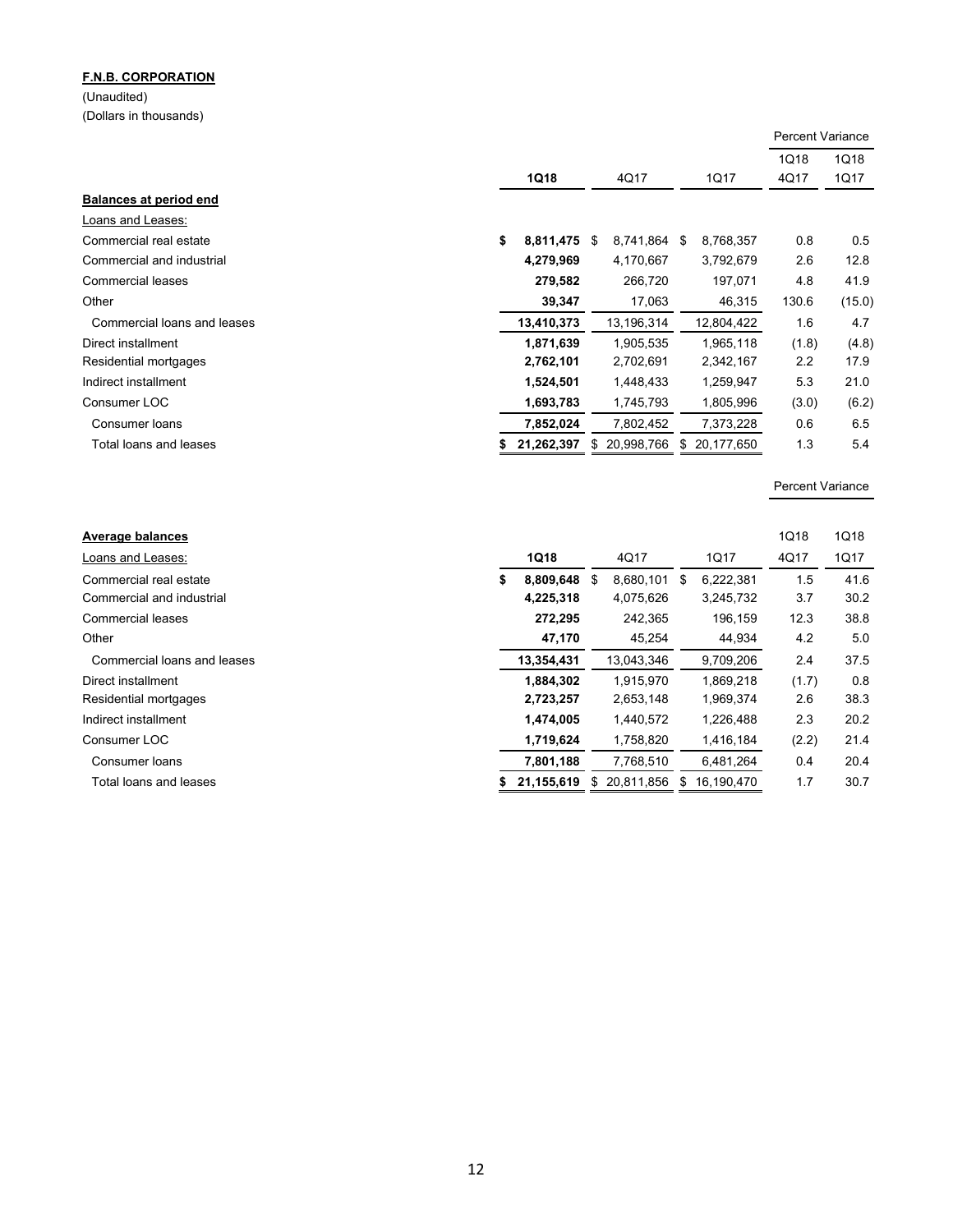| <b>F.N.B. CORPORATION</b>                                                  |    |           |              |               |                         |        |
|----------------------------------------------------------------------------|----|-----------|--------------|---------------|-------------------------|--------|
| (Unaudited)                                                                |    |           |              |               | <b>Percent Variance</b> |        |
| (Dollars in thousands)                                                     |    |           |              |               | 1Q18                    | 1Q18   |
| <b>Asset Quality Data</b>                                                  |    | 1Q18      | 4Q17         | 1Q17          | 4Q17                    | 1Q17   |
| <b>Non-Performing Assets</b>                                               |    |           |              |               |                         |        |
| Non-performing loans (1)                                                   |    |           |              |               |                         |        |
| Non-accrual loans                                                          | \$ | 77,684    | \$<br>74,635 | \$<br>81,390  | 4.1                     | (4.6)  |
| <b>Restructured loans</b>                                                  |    | 24,452    | 23,481       | 23,988        | 4.1                     | 1.9    |
| Non-performing loans                                                       |    | 102,136   | 98,116       | 105,378       | 4.1                     | (3.1)  |
| Other real estate owned (OREO) <sup>(2)</sup>                              |    | 40,980    | 40,606       | 50,088        | 0.9                     | (18.2) |
| Total non-performing assets                                                | S  | 143,116   | \$138,722    | \$155,466     | 3.2                     | (7.9)  |
| Non-performing loans / total loans and leases                              |    | 0.48%     | 0.47%        | 0.52%         |                         |        |
| Non-performing loans / total originated loans and leases (3)               |    | 0.58%     | 0.57%        | 0.77%         |                         |        |
| Non-performing loans + OREO / total loans and leases + OREO                |    | 0.67%     | 0.66%        | 0.77%         |                         |        |
| Non-performing loans + OREO / total originated loans and leases + OREO (3) |    | 0.81%     | 0.81%        | 1.12%         |                         |        |
| Non-performing assets / total assets                                       |    | 0.45%     | 0.44%        | 0.51%         |                         |        |
| Delinquency - Originated Portfolio <sup>(3)</sup>                          |    |           |              |               |                         |        |
| Loans 30-89 days past due                                                  | \$ | 50,412    | \$<br>62,146 | \$<br>38,398  | (18.9)                  | 31.3   |
| Loans 90+ days past due                                                    |    | 7,304     | 9,121        | 6,932         | (19.9)                  | 5.4    |
| Non-accrual loans                                                          |    | 68,121    | 63,644       | 76,294        | 7.0                     | (10.7) |
| Total past due and non-accrual loans                                       |    | 125,837   | \$134,911    | \$121,624     | (6.7)                   | 3.5    |
| Total past due and non-accrual loans / total originated loans              |    | 0.79%     | 0.88%        | 0.94%         |                         |        |
| Delinguency - Acquired Portfolio <sup>(4)(5)</sup>                         |    |           |              |               |                         |        |
| Loans 30-89 days past due                                                  | \$ | 61,128    | \$<br>66,926 | \$<br>85,170  | (8.7)                   | (28.2) |
| Loans 90+ days past due                                                    |    | 86,112    | 89,950       | 69,213        | (4.3)                   | 24.4   |
| Non-accrual loans                                                          |    | 9,563     | 10,991       | 5,096         | (13.0)                  | 87.7   |
| Total past due and non-accrual loans                                       | \$ | 156,803   | \$167,867    | \$159,479     | (6.6)                   | (1.7)  |
| Delinguency - Total Portfolio                                              |    |           |              |               |                         |        |
| Loans 30-89 days past due                                                  |    | \$111,540 | \$129,072    | \$<br>123,568 | (13.6)                  | (9.7)  |
| Loans 90+ days past due                                                    |    | 93,416    | 99,071       | 76,145        | (5.7)                   | 22.7   |
| Non-accrual loans                                                          |    | 77,684    | 74,635       | 81,390        | 4.1                     | (4.6)  |
| Total past due and non-accrual loans                                       | \$ | 282,640   | \$302,778    | \$281,103     | (6.7)                   | 0.5    |

(1) Does not include loans acquired at fair value ("acquired portfolio").

(2) Includes all other real estate owned, including those balances acquired through business combinations that have been in acquired loans prior to foreclosure.

(3) "Originated Portfolio" or "Originated Loans and Leases" equals loans and leases not included by definition in the Acquired Portfolio.

(4) "Acquired Portfolio" or "Acquired Loans" equals loans acquired at fair value, accounted for in accordance with ASC 805. The risk of credit loss on these loans has been considered by virtue of our estimate of acquisition-date fair value and these loans are considered accruing as we primarily recognize interest income through accretion of the difference between the carrying value of these loans and their expected cash flows. Because acquired loans are initially recorded at an amount estimated to be collectible, losses on such loans, when incurred, are first applied against the non-accretable difference established in purchase accounting and then to any allowance for loan losses recognized subsequent to acquisition.

(5) Represents contractual balances.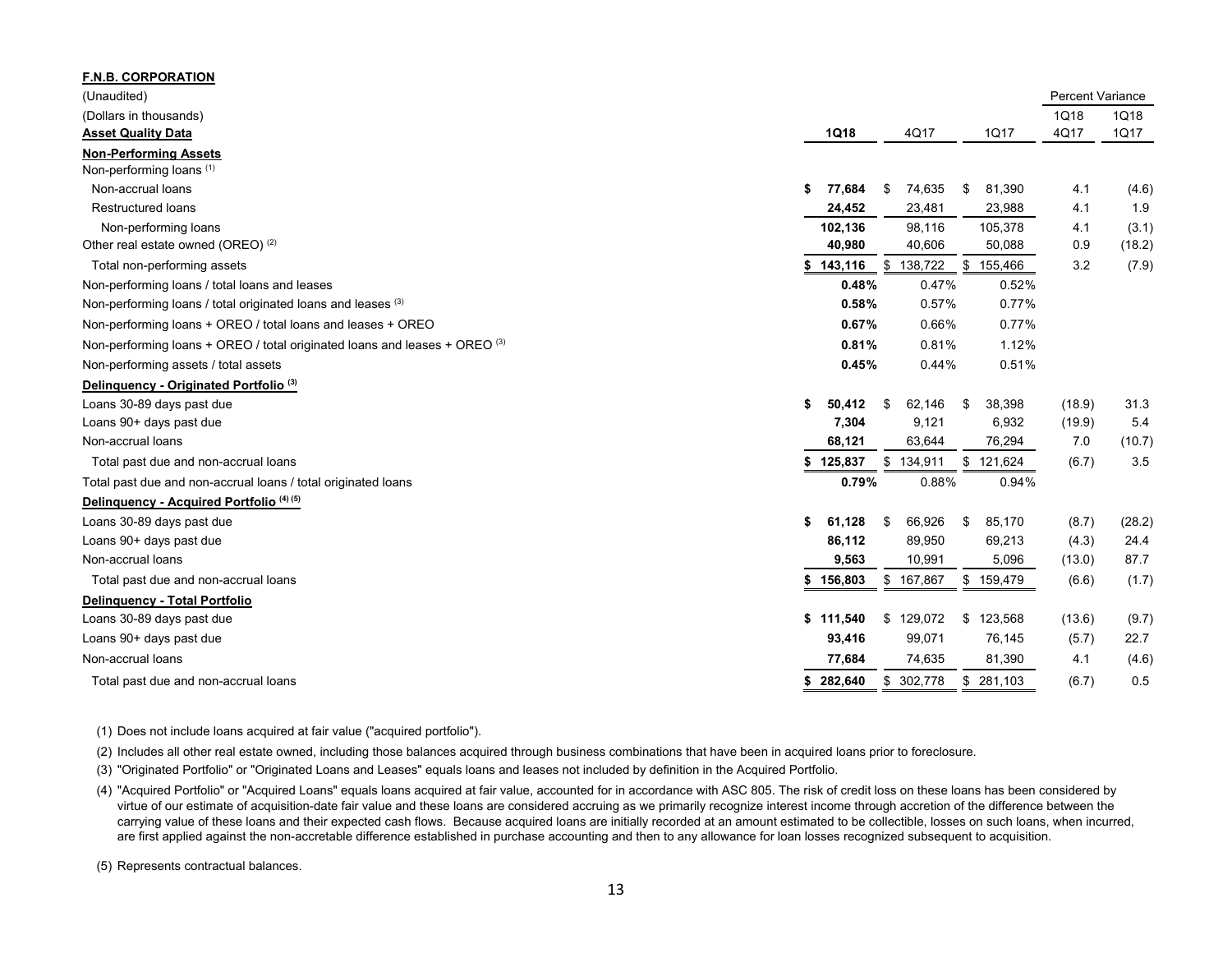| <b>F.N.B. CORPORATION</b>                                                                                           |                                             |                     |             |
|---------------------------------------------------------------------------------------------------------------------|---------------------------------------------|---------------------|-------------|
| (Unaudited)                                                                                                         |                                             | Percent<br>Variance |             |
| (Dollars in thousands)                                                                                              |                                             | 1Q18                | 1Q18        |
| <b>Allowance Rollforward</b>                                                                                        | 4Q17<br>1Q18<br>1Q17                        | 4Q17                | <b>1Q17</b> |
| Allowance for Credit Losses - Originated Portfolio <sup>(2)</sup>                                                   |                                             |                     |             |
| Balance at beginning of period                                                                                      | 168,682<br>\$163,234<br>150,791<br>\$<br>\$ | 3.3                 | 11.9        |
| Provision for credit losses                                                                                         | 14,769<br>18,509<br>11,337                  | (20.2)              | 30.3        |
| Net loan charge-offs                                                                                                | (11, 041)<br>(13,061)<br>(7, 914)           | (15.5)              | 39.5        |
| Allowance for credit losses - originated portfolio <sup>(2)</sup>                                                   | 172,410<br>\$168,682<br>154,214<br>\$       | 2.2                 | 11.8        |
| Allowance for credit losses (originated loans and leases) /<br>total originated loans and leases (2)                | 1.08%<br>1.10%<br>1.19%                     |                     |             |
| Allowance for credit losses (originated loans and leases) /<br>total non-performing loans (1)                       | 186.24 %<br>193.61%<br>153.78%              |                     |             |
| Net loan charge-offs on originated loans and leases (annualized) /<br>total average originated loans and leases (2) | 0.25%<br>0.29%<br>0.35%                     |                     |             |
| Allowance for Credit Losses - Acquired Portfolio <sup>(3)</sup>                                                     |                                             |                     |             |
| Balance at beginning of period                                                                                      | 6,698<br>6,782<br>\$<br>\$<br>7,268<br>-\$  | (1.2)               | (7.8)       |
| Provision for credit losses                                                                                         | (274)<br>(1, 810)<br>(487)                  | (84.9)              | (43.7)      |
| Net loan (charge-offs)/recoveries                                                                                   | 1,726<br>413<br>(213)                       | (76.1)              | (293.9)     |
| Allowance for credit losses - acquired portfolio <sup>(3)</sup>                                                     | 6,698<br>6,837<br>6,568<br>\$<br>\$         | 2.1                 | 4.1         |
| Allowance for Credit Losses - Total Portfolio                                                                       |                                             |                     |             |
| Balance at beginning of period                                                                                      | 175,380<br>\$170,016<br>158,059<br>\$<br>\$ | 3.2                 | 11.0        |
| Provision for credit losses                                                                                         | 16,699<br>10,850<br>14,495                  | (13.2)              | 33.6        |
| Net loan (charge-offs)/recoveries                                                                                   | (10, 628)<br>(11, 335)<br>(8, 127)          | (6.2)               | 30.8        |
| Total allowance for credit losses                                                                                   | 179,247<br>\$175,380<br>\$<br>160,782       | 2.2                 | 11.5        |
| Allowance for credit losses / total loans and leases                                                                | 0.84%<br>0.84%<br>0.80%                     |                     |             |
| Net loan charge-offs (annualized) / total average loans and leases                                                  | 0.22%<br>0.20%<br>0.20%                     |                     |             |

(1) Does not include loans acquired at fair value ("acquired portfolio").

(2) "Originated Portfolio" or "Originated Loans and Leases" equals loans and leases not included by definition in the Acquired Portfolio.

(3) "Acquired Portfolio" or "Acquired Loans" equals loans acquired at fair value, accounted for in accordance with ASC 805. The risk of credit loss on these loans has been considered by virtue of our estimate of acquisition-date fair value and these loans are considered accruing as we primarily recognize interest income through accretion of the difference between the carrying value of these loans and their expected cash flows. Because acquired loans are initially recorded at an amount estimated to be collectible, losses on such loans, when incurred, are first applied against the non-accretable difference established in purchase accounting and then to any allowance for loan losses recognized subsequent to acquisition.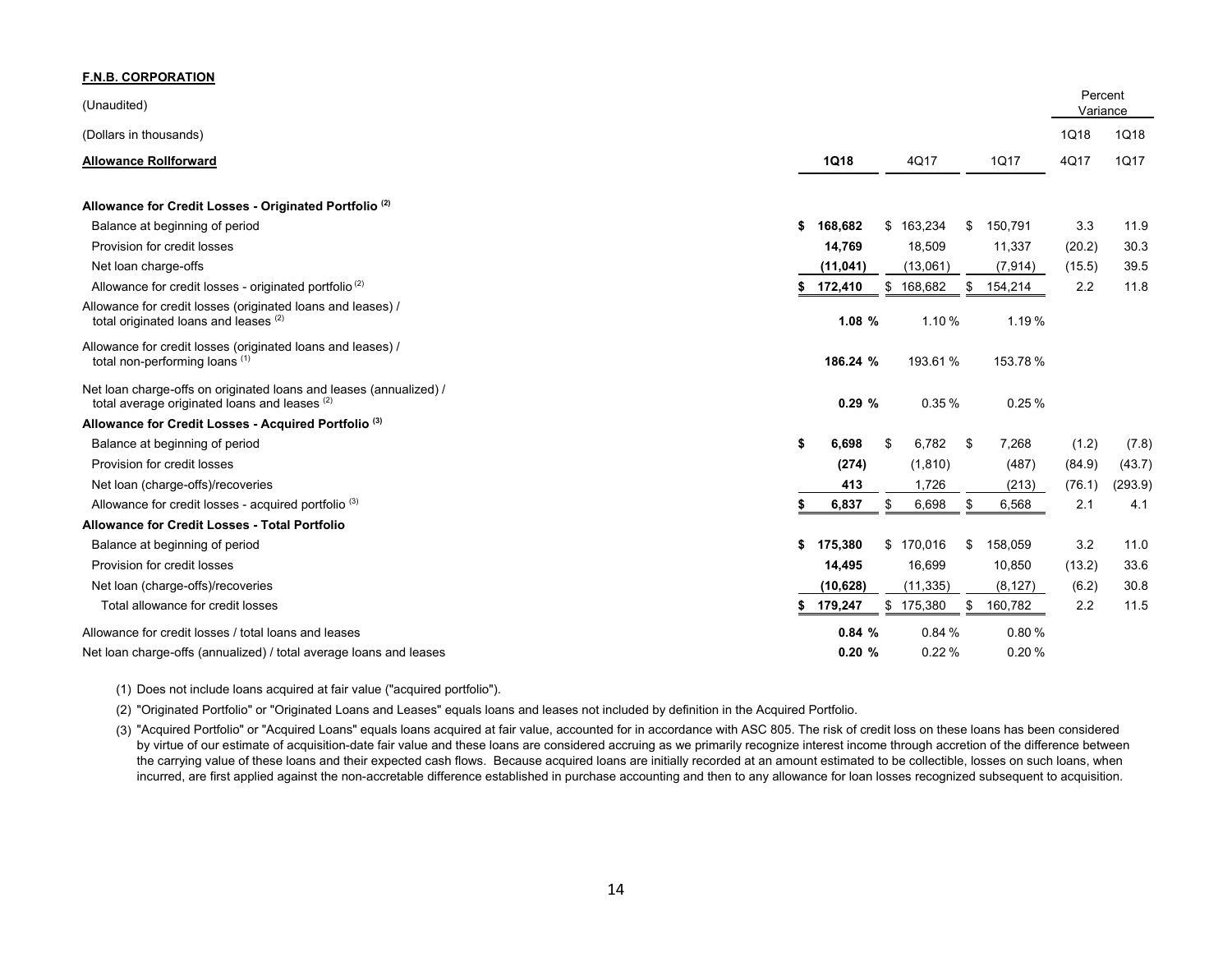(Unaudited)

(Dollars in thousands, except per share data)

#### NON-GAAP FINANCIAL MEASURES AND KEY PERFORMANCE INDICATORS

We believe the following non-GAAP financial measures provide information useful to investors in understanding our operating performance and trends, and facilitate comparisons with the performance of our peers. The non-GAAP financial measures we use may differ from the non-GAAP financial measures other financial institutions use to measure their results of operations. Non-GAAP financial measures should be viewed in addition to, and not as an alternative for, our reported results prepared in accordance with U.S. GAAP. The following tables summarize the non-GAAP financial measures included in this press release and derived from amounts reported in our financial statements.

|                                                                  |    |           |              |              | % Variance |      |
|------------------------------------------------------------------|----|-----------|--------------|--------------|------------|------|
|                                                                  |    |           |              |              | 1Q18       | 1Q18 |
| Operating net income available to common stockholders:           |    | 1Q18      | 4Q17         | 1Q17         | 4Q17       | 1Q17 |
| Net income available to common stockholders                      | S. | 84,752    | \$<br>22,115 | \$<br>20,969 |            |      |
| Merger-related expense                                           |    |           | 1,054        | 52,724       |            |      |
| Tax benefit of merger-related expense                            |    |           | (365)        | (17, 579)    |            |      |
| Merger-related net securities gains                              |    |           |              | (2,609)      |            |      |
| Tax expense of merger-related net securities gains               |    |           |              | 913          |            |      |
| Reduction in valuation of deferred tax assets                    |    |           | 54,042       |              |            |      |
| Operating net income available to common stockholders (non-GAAP) |    | 84,752    | \$76,846     | \$54.418     | 10.3       | 55.7 |
| Operating earnings per diluted common share:                     |    |           |              |              |            |      |
| Earnings per diluted common share                                | \$ | $0.26$ \$ | $0.07$ \$    | 0.09         |            |      |
| Merger-related expense                                           |    |           | 0.00         | 0.22         |            |      |
| Tax benefit of merger-related expense                            |    |           | 0.00         | (0.07)       |            |      |
| Merger-related net securities gains                              |    |           |              | (0.01)       |            |      |
| Tax expense of merger-related net securities gains               |    |           |              | 0.00         |            |      |
| Reduction in valuation of deferred tax assets                    |    |           | 0.17         |              |            |      |
| Operating earnings per diluted common share                      | \$ | 0.26      | \$<br>0.24   | \$<br>0.23   | 8.3        | 13.0 |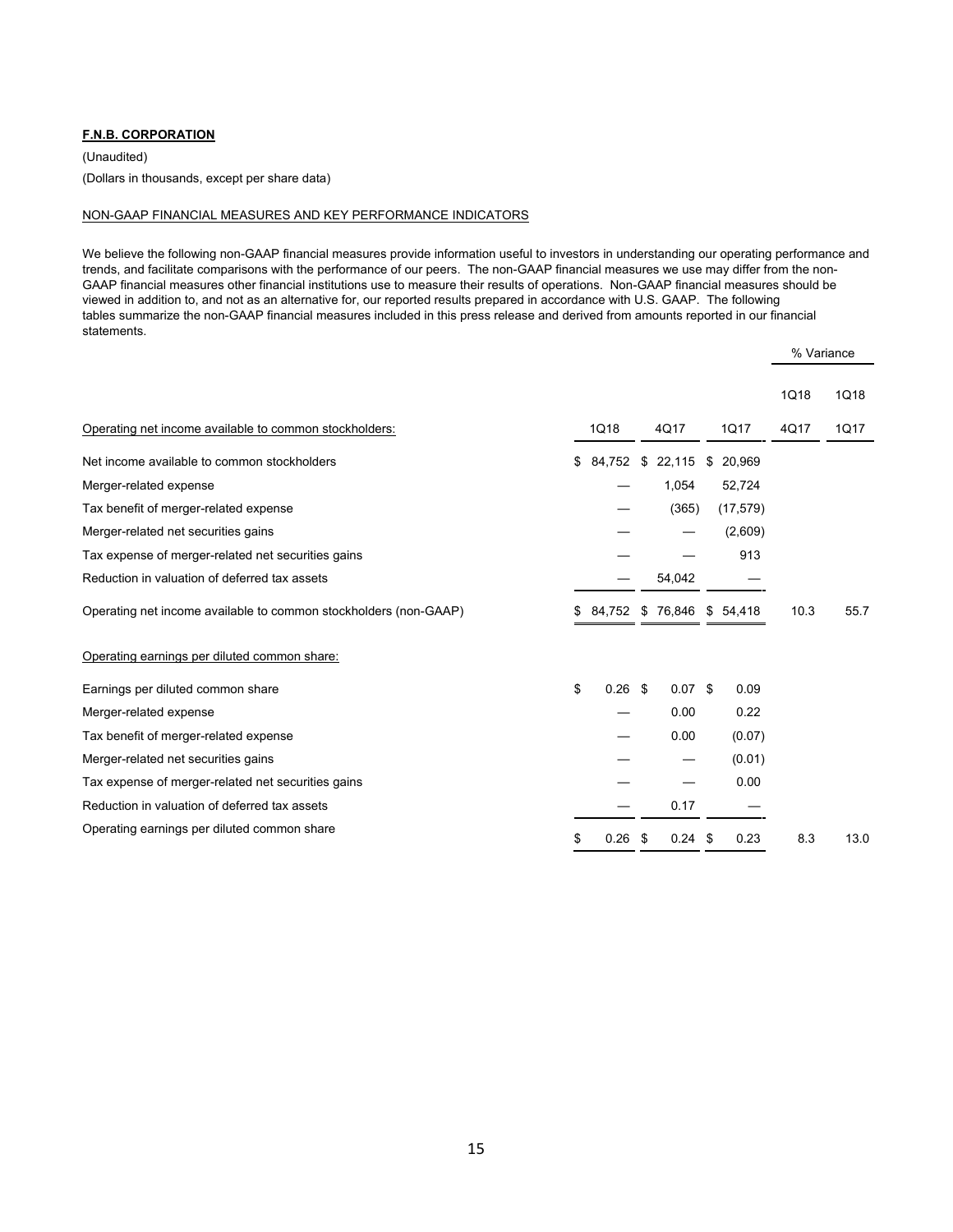### **(Unaudited)**

#### **(Dollars in thousands, except per share data)**

|                                                                              |    | 1Q18         | 4Q17            | 1Q17            |
|------------------------------------------------------------------------------|----|--------------|-----------------|-----------------|
| Return on average tangible equity:                                           |    |              |                 |                 |
| Net income (annualized)                                                      | \$ | 351,867      | \$<br>95,719    | \$<br>93,191    |
| Amortization of intangibles, net of tax (annualized)                         |    | 13,513       | 12,381          | 8,166           |
| Tangible net income (annualized) (non-GAAP)                                  | \$ | 365,380      | \$<br>108,100   | \$<br>101,357   |
| Average total stockholders' equity                                           | \$ | 4,430,269    | \$<br>4,453,760 | \$<br>3,007,853 |
| Less: Average intangibles(1)                                                 |    | (2,339,783)  | (2,344,675)     | (1,381,712)     |
| Average tangible stockholders' equity (non-GAAP)                             | \$ | 2,090,486    | \$<br>2,109,085 | \$<br>1,626,141 |
| Return on average tangible equity (non-GAAP)                                 |    | 17.48%       | 5.13%           | 6.23%           |
| Return on average tangible common equity:                                    |    |              |                 |                 |
| Net income available to common stockholders (annualized)                     | \$ | 343,715      | \$<br>87,740    | \$<br>85,042    |
| Amortization of intangibles, net of tax (annualized)                         |    | 13,513       | 12,381          | 8,166           |
| Tangible net income available to common stockholders (annualized) (non-GAAP) | \$ | 357,228      | \$<br>100,121   | \$<br>93,208    |
| Average total stockholders' equity                                           | \$ | 4,430,269    | \$<br>4,453,760 | \$<br>3,007,853 |
| Less: Average preferred stockholders' equity                                 |    | (106, 882)   | (106, 882)      | (106, 882)      |
| Less: Average intangibles <sup>(1)</sup>                                     |    | (2,339,783)  | (2, 344, 675)   | (1,381,712)     |
| Average tangible common equity (non-GAAP)                                    | \$ | 1,983,604    | \$<br>2,002,203 | \$<br>1,519,259 |
| Return on average tangible common equity (non-GAAP)                          |    | 18.01%       | 5.00%           | 6.14%           |
| Return on average tangible assets:                                           |    |              |                 |                 |
| Net income (annualized)                                                      | \$ | 351,867      | \$<br>95,719    | \$<br>93,191    |
| Amortization of intangibles, net of tax (annualized)                         |    | 13,513       | 12,381          | 8,166           |
| Tangible net income (annualized) (non-GAAP)                                  | \$ | 365,380      | \$<br>108,100   | \$<br>101,357   |
| Average total assets                                                         | \$ | 31,494,506   | \$ 31,097,722   | \$24,062,099    |
| Less: Average intangibles <sup>(1)</sup>                                     |    | (2,339,783)  | (2,344,675)     | (1,381,712)     |
| Average tangible assets (non-GAAP)                                           |    | \$29,154,723 | \$28,753,047    | \$22,680,387    |
| Return on average tangible assets (non-GAAP)                                 |    | 1.25%        | 0.38%           | 0.45%           |
| Tangible book value per common share:                                        |    |              |                 |                 |
| Total stockholders' equity                                                   | S. | 4,433,453    | \$<br>4,409,194 | \$<br>4,355,795 |
| Less: preferred stockholders' equity                                         |    | (106, 882)   | (106, 882)      | (106, 882)      |
| Less: intangibles <sup>(1)</sup>                                             |    | (2,339,139)  | (2,341,263)     | (2,356,800)     |
| Tangible common equity (non-GAAP)                                            |    | 1,987,432    | \$ 1,961,049    | \$<br>1,892,113 |
| Common shares outstanding                                                    |    | 323,686,993  | 323,465,140     | 322,906,763     |
| Tangible book value per common share (non-GAAP)                              | \$ | 6.14         | \$<br>6.06      | \$<br>5.86      |
|                                                                              |    |              |                 |                 |

 $(1)$  Excludes loan servicing rights